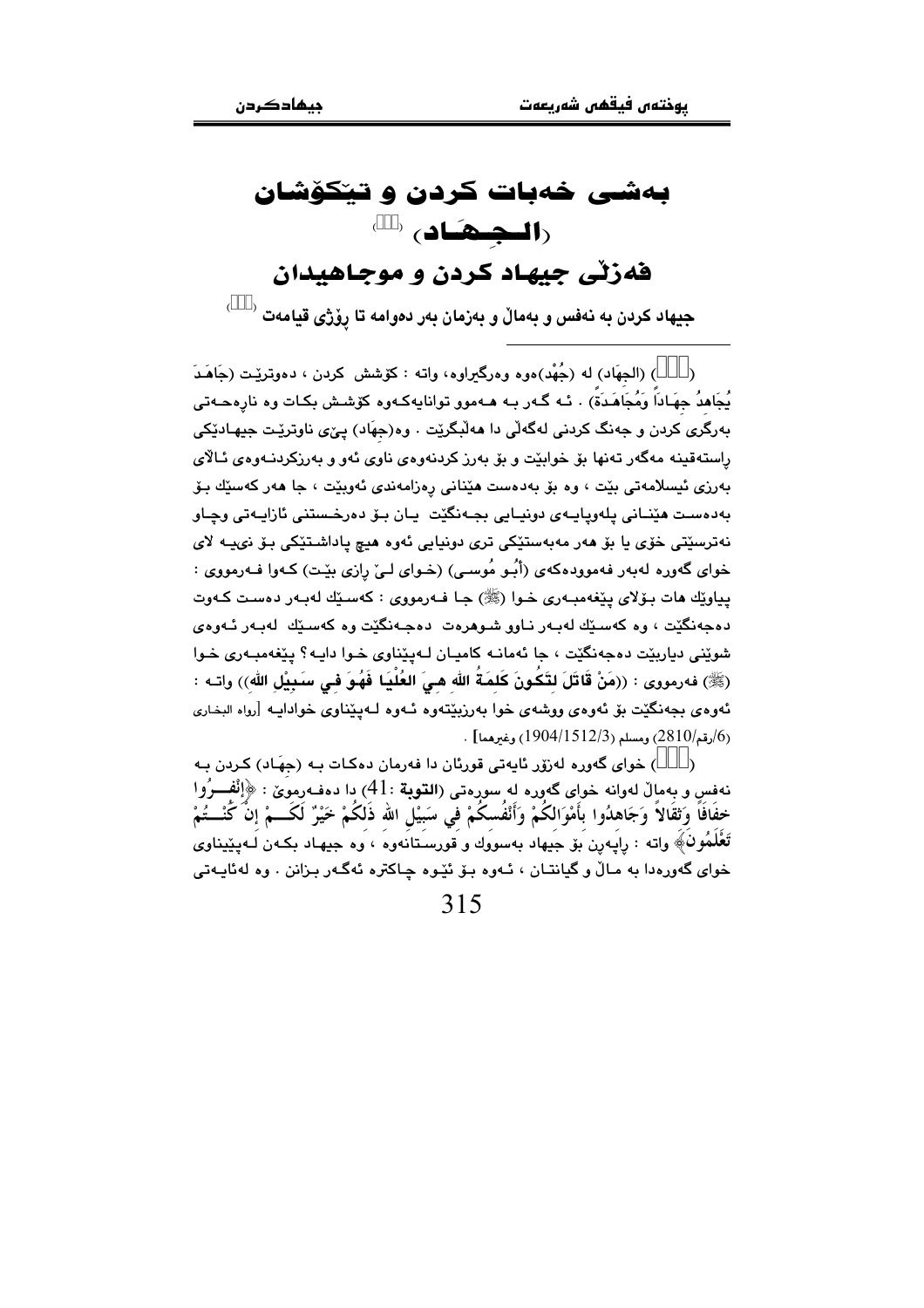#### وه تێِکۆشەران (مُجَاهدین) یلەیەکی زۆر بەرزیان ھەیە لای خوای گەورە <sup>(</sup>

(38)ي هەمان سـورەت دا دەفـەرمويٚ : ﴿يَاأَيُّهَا الَّذِيْنَ آمَنُوا مَالَكُمْ إِذَا قَيْلَ لَكُمْ إِنْفرُوا فِي سَبيْلَ الله أَتَّاقَلْتُمْ إلى الأَرْض ، أَرَضيْتُمْ بالحَيَاةُ الدُّنْيَا منَ الآخرَة فَمَا مَتَاعُ الحَيَاة الـــدُّنْيَا مــــَنَ الآخرَة إلآ قُلْيُلُ﴾ واته : ئەي ئەوانەي كـه باوەرتـان مىننـاوە ، ئـەوە بۆچـى كاتنيـك پـنيتـان بووتريّت راپەرن لەپێناوى خوادا خۆتان لـﻪش قـورس دەكەنـﻪوە بـﻪرەو زەوى ، ئايـﻪ بـﻪ ژیانی دونیا رازی بوونه لهجیاتی قیامهت ، دهبزانن کهوا خوّشی و رابـواردنی ژیـانی دونیـا بەرانبەر قيامەت دا ھەر زۆر كەمە .

وه فهرموودهیشمان لهم بارهیهوه زۆره ، لهوانه فهرموودهکهی (أَنَـس) (خـوای لـیِّ رازي بيّـت) كــهوا ييّغهمبــهري خــوا (ﷺ) فــهرمووي : ((جَاهـدُوا المــثْنْرِكيْنَ بِـأَمْوالكمْ وَأَنْفُسكُمْ وَأَلْسِنَتكُمْ)) واته : جيهـادي كـافران و هـاوهلْ بريـار دهرهكـان بكـهن بـهمالْ و نه فس و زمانتان  $[$ رواه ابـوداود (2/رقـم/2504) والنـسائي (رقـم/3096) وهـو حـديث صـحيح بروانـه صـحيح الجـامع  $\frac{1}{2}$   $(3090)$ 

وه فەرموودەي زۆريش ھەيە بەلگەيە لەسەر ئەوەي كەوا جيھاد كردن لـە ئوممـەتى ئيسلام دا بەردەوامە تا قيامەت ، لەوانــه فەرموودەكــەى (جَـابرُ بـنُ عَبْـدالله) (خوايــان لــىٰ رازي بيّت) كەوا يێغەمبـەرى خـوا (ﷺ) فـەرمووى : ((لاَتَـزَالُ طَائفَةٌ منْ أُمَّتـى يُقَاتلُونَ عَلَى الحَقِّ ظَاهرِيْنَ إلى يَوْم القيَامَة ، فَيَذْرَلُ عيْسَى إِبْنُ مَرْيَمَ فَيَقُولُ أَميْـرُمُّمْ : تَعَالَ صَلَّى لَذَا فَيَقُولُ : لاَ إِنَّ بَعْضتُمْ عَلَى بَعض أَمَرَاءَ تَكْرِمَةَ الله لهَذه الأُمَّة)) واتـه : بەردەوام دەستەيەك لە ئوممەتەكەم دەجەنگن لەسەر حەقن ديارن تا رۆژى قيامەت ، جا (عیسی بن مریم)دا دهبهزیت و فهرماندهکهیان ییٌی دهلُیٌ : وهره یـیش نوییژیمان بکـه ، ئـەويش دەڧـەرموێ : نــەء ، بەراسـتى ئێـوە ھەنـدێكتان ڧەرمانـدەن بەسـەر ھەنـدێكى ترتانهوه ريْزيْكي خوايه بوْ ئهم ئوممهته [رواه مسلم (3/رقم/1923) وغيره بروانـه السلـسلة الـصحيحة .  $[$ (1960) وصحيح الحامع (7293).

) لهم بارهيشهوه فهرمووده زۆره لهوانه فهرمودهكهى (أَبُو هُرَيْرَة) (خواى لـئ رِازى بيّت) كهوا پِيّفهمبهريِ خوا (ﷺ) فهرمووى : ((مَنْ آمَنَ بِالله وَرَسُوله وَأَقَامَ الـصَّلاَةَ وَصَامَ رَمَضَانَ ، كَانَ حَقّاً عَلَى الله أَنْ يُدْخَلَهُ ۚ الجَذَّةَ جَاهَدَ في سَبِيْلِ الله أَوْ جَلَسَ في أَرْضه التي وُلدَ فَيْهَا)) واته : هەركەسێك باوەرِي هێنا بەخواو بە پێغەمبەرەكەيشى و نوێژی کرد و رێژووی رهمهزانی گرت ، ئەوه خـوای گـهوره پێویـستی کـردوه لهسـهر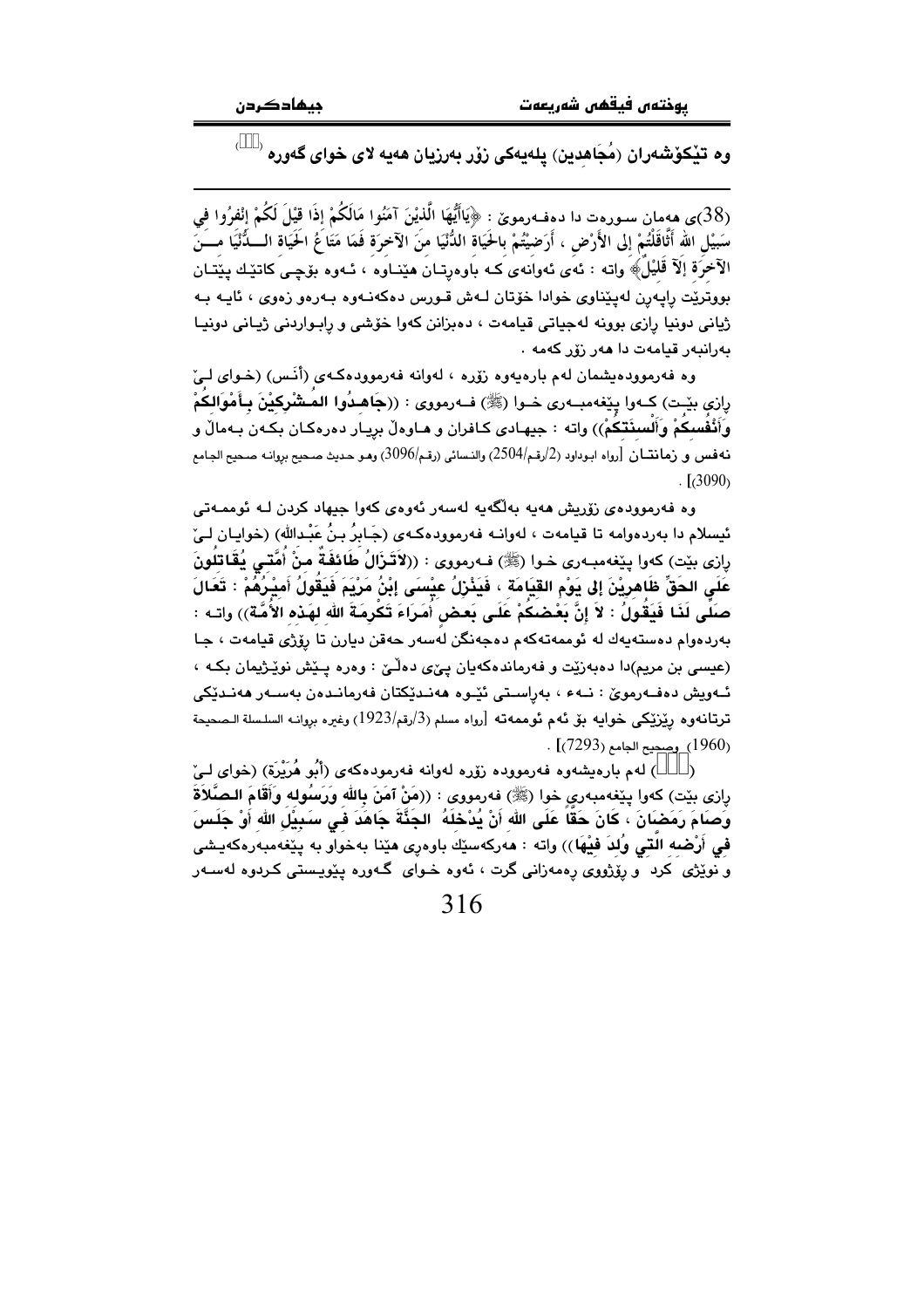وه واز هێنان لهجیهاد کردن مایهی سهر شۆړی و زەلیلیه بۆ موسوڵمانان <sup>(</sup>

خۆی کەوا بیخاتە بەھەشتەوە ، ئیتر جیهادی لەیێناوی خوادا کردبێت یان دانشتوبێت لهو زەوپيەي كە تێيدا لە دايك بووە . ووتيان : ئەي مژدە بەخەلكى نەدەين؟ فـەرمووى : ((إِنَّ فِي الجَنَّةِ مائَةَ دَرَجَةٍ أَعَدَّهَا اللهَ لِلمُجَاهِدِيْنَ فِي سَبِيْلِ اللهِ ، مَابَيْنَ الدَّرَجَتَيْنِ كَمَا بَيْنَ السَّمَاءَ وَالأَرْض ، فَإِذَا سَأَلَتُمْ اللهَ فَاسْأَلُوْهُ الفَرْدَوْسَ ، فَإِذَّهُ أَوْسَطَ الجَذَّة وَأَعْلَى الجَنَّةَ وَ فَوْقَهُ عَرْشُ الرَّحْمَنِ وَمِنْهُ تَفْجُرُ أَنْهَارُ الجَنَّة)) واتـه : بيٚگومـان لـه بهههشت دا سهد يله ههيه خواي گهوره بو تيكوشهران له ييناوي خوّىدا ئامادهي کردووه ، نێوانی ههر پلهيهك بۆ پلهيەكى تر وهكو نێوانی ئاسمان و زەوىيە ، جـا ئەگـەر داواتان لهخوای گەورە کرد ئەوە داوای فیردەوسی لیّ بکـهن ، کـه ناوراسـتی بەھەشـتە و سـهردودی بهههشـته ، وه سـهردودی ئـهویش عـهر شـی خـوای گهوردیـه ، وه لـهویود رووبارهكاني بهههشت ههلله قوليّ [رواه البخاري (6/رقم/2790)].

وه فهرموودهکهی تری (أَبُو هُرَيْرَة) کـهوا بِيْغهمبـهری خـوا (ﷺ) فـهرمووی : ((هَقُلُ المُجَاهِدِ في سَبِيْلِ اللهِ كَمَثَلِ الصَّائِمِ القَّائِمِ القَّانِتِ بِآيَاتِ اللهِ لايَفْتُرُ مِنْ صييَام وَلاَ صَلاَةٍ حَتَّىَ يَرْجِعَ المُجَاهدُ فـى سَبِيْلِ اللهِ)) واتـه : نموونـهى ئـهو كهسـهى لـهيێنَاوى خوای گهورهدا جیهاد دهکات وهکو نموونهی کهسێکه بـهرۆژ بـهرۆژوو بێت و بـه شـهویش شهو نوێژی بکات و قورئان بخوێنێت ، تووشی هـیچ خـاوی و سـاردییهك نـهبێت لـه رۆژوو گرتن و نوێژ کردن دا ، تا تێکۆشەر لەپێناوى خوا دەگەرێتەوە [رواه مسلم (1878/1498/3)  $\cdot$  [(1669/88/3)]

وه فهرموودهكهي (أَنْسُ بنُ مَالك) (خواي ليّ رازي بيّت) كهوا يـيّغهمبـهري خـوا (ﷺ) فهرموري : ((لَغَدْوَةٌ في سَبِيْلِ أَوْ رَوْحَةٌ خَيْرٌ منَ الدُّنْيَا وَ مَافَيْهَا)) واته : دەرچـوونێك لهیپٌناوی خوای گهوره بۆ جیهاد کردن یا گهرانهوهیه لـه جیهـاد کـردن لای خـوای گـهوره جاكتره له دونيا و ئەويشىي تېيدايەتىي [رواه البخارى (6/رقم/2792) ومسلم (1880/1499/3) ] .

) لهېبەر فەرموودەكــەي خــواي گــەورە لــە ســورەتى (التوبــة :39) دا كــە  $\lambda$ دهف رمويٌ : ﴿إِلاَّ تَنْفُرُوا يُعَذِّبُكُمْ عَذَابَاً أَلَيْمَا وَيَسْتَبْدَلَ قَوْمَاً غَيْرَكُمْ وَلا تَضُرُّوهُ شَـــيْئَاً وَاللَّه عَلٰی کل شَیء قَدیْرٌ ﴾ واته : ئەگەر رانەپەرن بۆ جیهاد کردن لەپێناوی خوای گەورە ئـﻪوە خوای گەورە سزايەكى زۆر بە ئازارتـان دەدات وە دەتانگۆرێـت بـە كەسـانێكىتر وە ھـيچ زیانێکیش بهئهو ناگهیهنن و خوای گـهوره خـۆی بهسـهر هـهموو شـتێك دا بهتوانایـه . وه له بهر فهرموودهکه ی (إِبْنُ عُمَر)يش (خوايان ليّ رِازي بيّت) بروانه (پِ192) .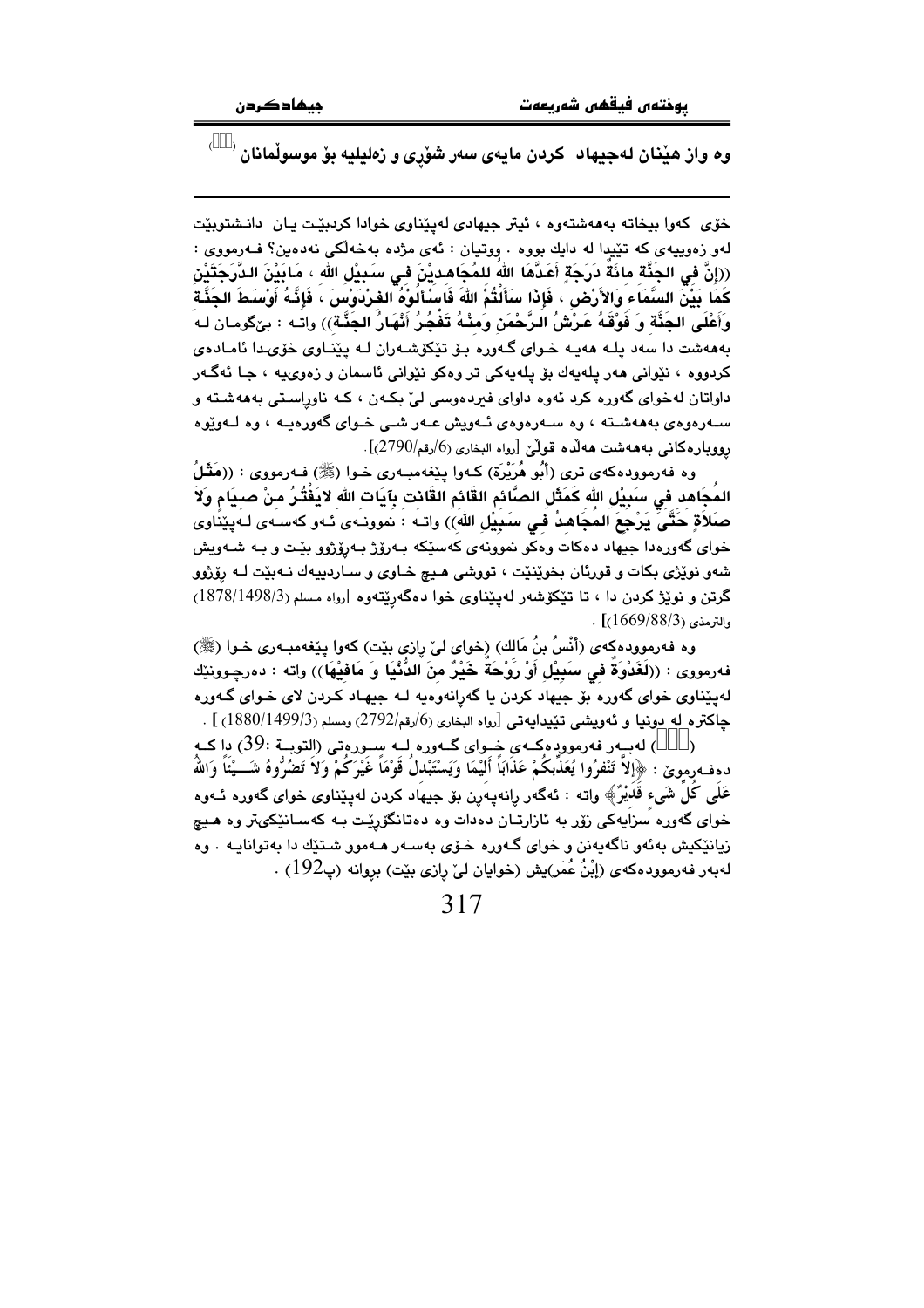وه ئەوانـەى كەلـە جيهـاد كردنـى رێگـاى خـوادا دەكـوژرێن و شـەھيد دەبـن ، ئەوانــه بــهمردو نــاژمێردرێن بــەڵکو لای خــوای پــەروەردگاری خۆپــان ، لــه خۆش ترین شوٽندان<sup>(</sup>

له به ر فه رمووده که ی خـوای گـهوره لـه سـورهتی (آل عمـران  $169$ ) دا کـه  $\,$  $\lambda$ دهفهرمويِّ : ﴿وَلاَتَحْسَبَنَّ الَّذيْنَ قُتُلُوا في سَبيْلِ الله أَمْوَاتَاً بَلْ أَحْيَاءٌ عَنْدَ رَبِّهِـــمْ يُرْزَقُـــون﴾ واته : وه ههر گیز وامهزانن کهوا ئهوانهی لـهپێناوی خـوای گـهورهدا کـوژراوون مـردوون ، بـهلکو زینــدوون لــهلای خــوای پــهروهردگاریان رۆزی دهدرپیـن . (مَـسْرُوق) فــهرمووی : پرسپارمان له (عَبْدُالله بن مَسْعُود) کرد ئەويش فــهرمووی : ((أَرْوَاحُهُمْ فـى أَجْـوَاف طَيْـر خُصْر لَهَا قَذَاديْلٌ مُعَلَّقَةٌ بِالعَرْشِ ، تَسْرَحُ منَ الجَذَّة حَيْثُ شَاءَتْ ثُمَّ تَأْوى إلى تلْكُ القَذَاديَّل . فَاطَّلَعَ عَلَيْهِمْ رَبُّهُمْ إِطِّلَاعَةً فَقَالَ : هَلْ تَشْتَهُونَ شَيْئًا؟ قَالُوا : أَيُّ شَـَىءٍ نَشْتَهِي ، وَنَحْنُ نَسْرَحُ في الجَذَّة حَيْثُ شَئْنَا ، فَفَعَلَ بِهِمْ ذَلِكَ ثَلاَثَ مَرَّاتٍ ، فَلَمَّا رَأَوا أَنَّهُمْ لَنْ يُتْرَكُوا منْ أَنْ يُسْأَلُوا : يَارَبِّ نُرِيْدُ أَنْ تَرُدَ أَرْوَاحَذَا في أَجْسَادنَا حَتَّى نُقْتَـلَ فـي سَـبِيْلِكَ مَـرَّةَ أَخْـرَى ، فَلَمَّـا رَأَىَ أَنْ لَـيْسَ لَهُـمْ حَاجَـةً تُركُـوا)) واتــه : روحهکانیان لهلاشهی بالّندهی سهوز دایه (قنْدیل) یان بوّ ههلّبهستراوه به عهرشی خـواوه ، جا دهگەرێت به بەھەشت دا بەھەر شوێنێك دا ويستى لىٰ بێت ، ياشان دەگەرێتەوە بۆ ئەو (قنديل)انە ، جا خواي گەورە خۆ دەرخستنێك خۆي بۆ دەرخستن و فەرمووى : ئايە حەز لە ھېچ دەكەن؟ ووتيان : حەز لەچى بكەيذ ئێمە بەويستى خۆمان بـه بەھەشت دا دهگەرێن جا سےٰ ، جار ئەمەي لەگەڵ دا كردن ، كاتێك كە بېنيـان وازيـان لـیٰ ناھێزێت کهوا پرسپاريان ليٰ نـهکريٽ ، ووتيـان : ئـهى خوايـه دهمانـهويٽ روحمـان بگيريتـهوه بـوّ لاشــه کانمان تــا لــهيێناوي تــۆدا جــارێکيټر بکوژرێينــهوه ، جـا کاتێـك کــه زانــي مــيچ ينويستيەكيان نىييە وازى لى ھێنان [رواه مسلم (1502/387/1) و الترمذى (4/998/298/4)] . وه فهرموودهکهی (المقْدَامُ بنُ مَعْد يَكْرُب) (خوای ليّ رازی بێت) که پێغهمبهری خـوا

(ﷺ) فـه رمووي : ((للْشَّهِيْدُ عِنْدَ الله سَتُّ حْصَال : يُغْفَرُ لَـهُ فـي أَوَّل دُفْعَةٍ ، وَيُرَى مَقْعَدَهُ منَ الجَذَّة وَيُجَارُ منْ عَذَابِ القَبْرِ وَيَأْمَنُ منَ الفَرَعِ ۖ الأكْبَرِ وَيُوضَبَعُ ۚ عَلَى رَأْسه تَاجُ الوَقَارِ ، اليَاقُوتَةُ مِنْهَا خَيْرٌ منَ الدُّنْيَا وَمَافِيْهَا وَيُرْوَّجُ إِتْنَتَيْنِ وَ سَبْعِيْنَ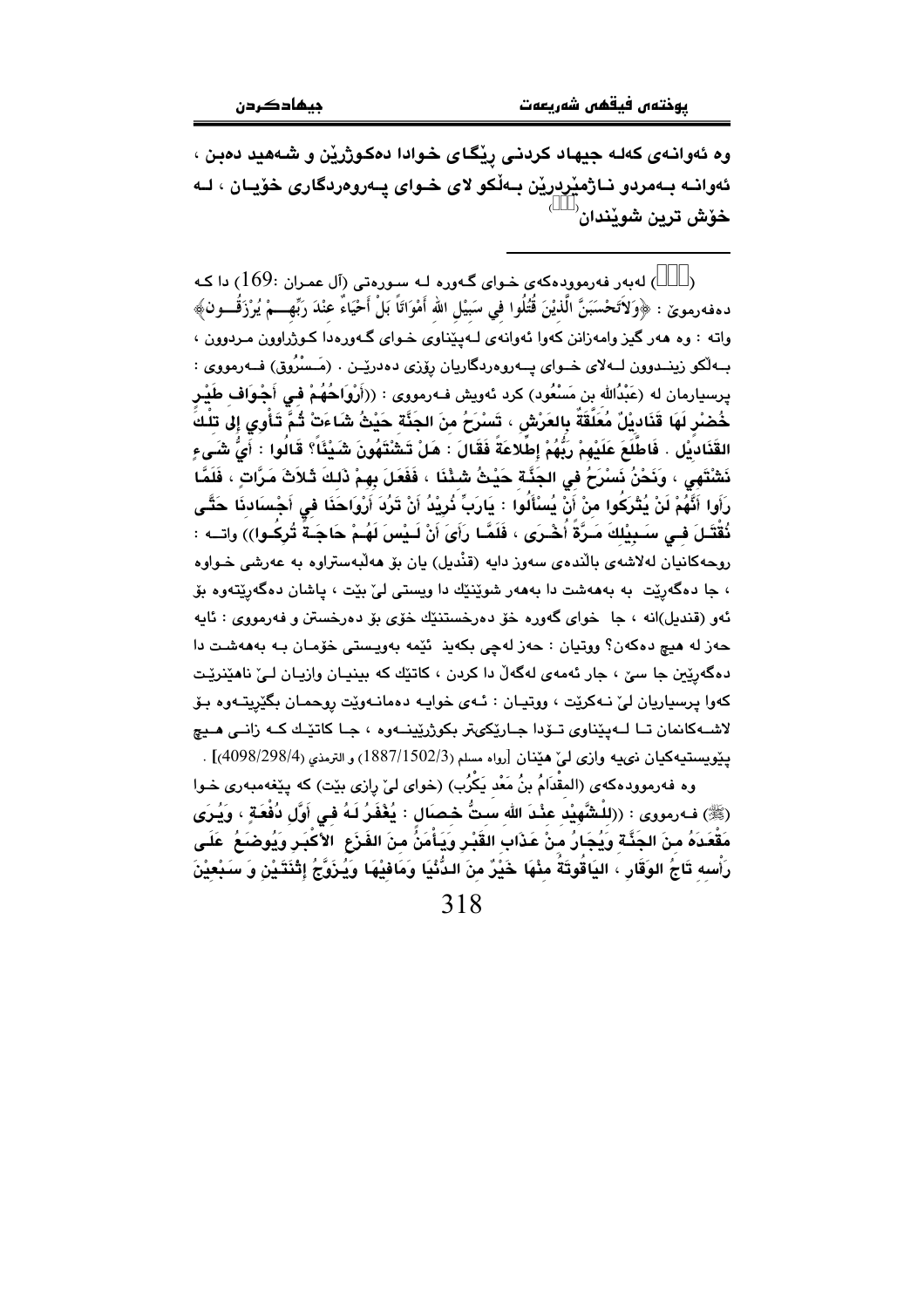## حوكمي جبهاد كردن

ِ<br>حيهاد كردن يٽويسٽ (فَرْض)ي (کَفَايَه)يه <sup>(</sup>

زَوْجَةً منَ الحُورِ الْعيْنِ وَيُشَفَّعُ في سَبْعيْنَ منْ أَقْرِيَائه)) واته : شـهميد شـهش تايبـهت مەندى بۆ ھەيە . لەگەڵ يەكەم بلۆقە خوێنىدا لەگوناھەكانى دەبورێت وە شوێنەكەي يێ ييشان دهدريت لـه بهههشت دا وه لهسـزاي نـاو گـۆر دهياريزرييت وهلـه راجـهڵهكاندنه گەورەكەي رۆژى قيامەت ئەمىن دەبێت وە تاجى وەقار دەخرێتە سەرى كەھەر ياقوتێكى لەدونيا و ئەوەيشى تێيدايەتى چاكترە وە حەفتا و دوو (72) ژنى لى مارە دەكريْت لـە (حُورُ العيْن) ، وه تكا (شَفَاعَة) دهكات بـۆ ھــهفتا (70) كـهس لـه خـزم و كـهسوكارى  $[12257]$ رواه الترمذي (1 $[112/106/3)$ ) وابن ماجه  $(2799/935/2)$  وهو صحيح بروانه صحيح ابن ماجه (2257)].

وه فهرموودهکهي (أَبُو هُرَيْرَة) (خواي ليِّ رازي بێت) کـهوا پێغهمبـهري خـوا (ﷺ) فهرمووى : ((الشَّهيْدُ لايَجِدُ أَلَمَ القَتْلِ إلاَّ كَمَا يَجِدُ أَحَدُكُمْ أَلَمَ القُرْصَنَة)) واته : شهميد ميچ هەست بە ئيش و ئـازارى كوشـتن ناكـات مەگـەر وەكـو چـۆن پـەكێكتان ھەسـت بـە ئــازاري (قَــرْص)يْــك دەكــەن [رواه الترمـذي (19/109/1933) وابـن ماجـه (2/937/2) والنــسائي .  $(36/6)$ وهو حسن صحيح بروانه صحيح ابن ماجه ( $(2260)$  .

وه (قرْص) يارچه ئاسنێکه وهکو يارهو يوولي ئاسني ئهم سهردهمه ٠

) لەبــەر فەرموودەكــەي خــواي گــەورە لەســورەتى (النــساء :95) دا كــە دهفەرموێ : ﴿لايَسْتَوي القَاعدُونَ منَ الْمَوْمنيْنَ غَيْرُ أُولى الضَّرَر وَالْمجَاهدُونَ في سَبيْل الله بأَهْوَالهمْ وَأَنْفُسهمْ ، فَضَّلَّ اللهُ الْمَجَاهديْنَ بأَهْوَالهمْ وَأَنْفُسهمْ عَلَى القَاعديْنَ دَرَجَــةً وَكُلاً وَعَلَمَ اللَّهُ الْحُسُنَى﴾ وإنه : بے گومان كەسانتك لَه ياوەرداران كە يەپن ھىيە بيانويەكى شەرعى دەستيان لە جېھاد كردن ھەلگرتو. ، وەلە مالْ دا دانپشتون بەكسان نـىن لەگـەلْ ئەوانەدا كە بەگيان و مالٌ تێدەكۆشن لەيێناوي خوادا ، بەلْكو خـواي گـەورە يلـەو ياپـەي ئەوانەي تېكۆشەرن بەرزتر كردوەتەوە بەسەر ئەوانەدا كە دانىشتوون ، وە خىواي گەورە بـه هــهموویان بـهانّینی چـاکهی داوه ... دهبیـنین خـوای گـهوره ئاگـاداری کـردوین کـه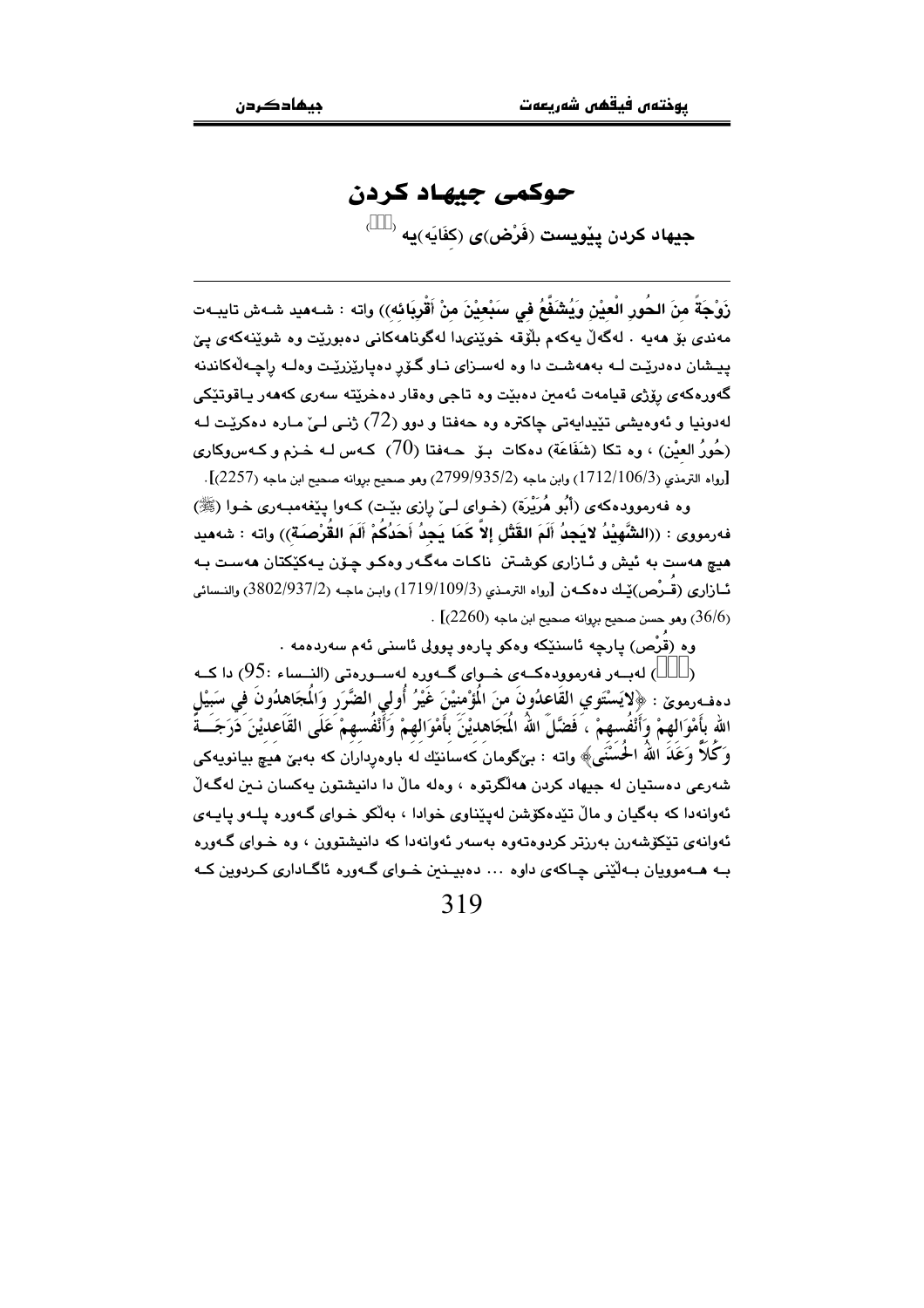جيھاد کردن

يوختەں فيقھى شەريعەت

لەسەر موسولْمانى  $\langle\quad \rangle$ يێگەيشتوى  $\langle\quad \rangle$ ژيرى  $\langle\quad \rangle$ ئازادى  $\langle\quad \rangle$ يياوى  $^{(+)}$  لەتوانا  $^{(-)}$ 

تێػۆشەران فەزلّيان بۆ ھەيە و بەبەرترن وە دانيشتوانيش چاكەيان بۆ ھەيـە ، جـا ئەگـەر دانيشتوان فەرزێکيان فەوتانبێت ئـەوە بێگومـان خراپـەيان بـۆ ھەپـە نـەك چـاكە [بروانـە تفسير  $. [345/2)$ الطرى

وه فەرموودەي ترى خـواي گـەورە لەسـورەتى (التوبـة :122) دا كـە دەفـەرمويّ : ﴿وَمَاكَانَ الْمُؤْمِنُونَ لَيَنْفِرُوا كَافَةً﴾ واتبه : ناگونجيّ بيروا داران هـ٥موو بـۆ جيهـاد كـردن رايـهـرن . هـهـروهها لـهـبـهو فـهـرموودهكـهـى (أَبُو هُرَيْرَة) بـروانـه (پ658) ، بـهلام ئـهمه لـهكاتێك دايه ئەگەر ئەوانەي بەو جيھاد كردنە ھەلدەستن بەس بن وە جيھادەكـەي يـێ رايـەرێت ، به∛م ئەگەر ئەوە ئەنجام نەدرا ئەوە دەبێتە فەرز لەسەر ھەمور موسلّمانان ، وە ھەمور شىيان يپِّي تاوانبار دەبن ئەگەر يېّ ھەلّنەسن ، وەك لەمەودوا زياتر لەسەرى دەچين . (إنشاء الله)

) جيهاد يێويسته لهسهر موسولّمان چونکه خوّى دژ به کـافران و موشـريکان  $\lambda$ دەكرێت بۆ ئەوەي موسولْمان بىن .

) لهبـهر فهرموودهكـهي (إِبْـنُ عُمَـرٍ) (خوابـان لــيّ رازي بِيّـت) : ((پيـشاني يٽِغەمبەرى خوا (ﷺ) درام لـﻪرۆژى (أَحُد) دا ، جـا لەوكاتـﻪدا مـن تەمـﻪنم چـواردە (14) سالان بوو ، جا روخسەتى نەدام بەشدار بېم ، پاشـان لـەرۆژى (خَنْـدَق) دا پـيـشان درام و تەمەنم يـانزدە (15) سـالآن بـوو ، جـا روخـسەتى يـێدام كـەوا بەشدارى جـەنگ بـبم)) . وإداللخاري (2/64/276/5) ومسلم (3/868/490/3) وغيرهما)] .

) له به رفه رموده که ی (عَائشَة) (خوای لیّ رازی بیّت) بروانه (پ $107$ ) .

) چونکه کۆپله مولکی گەورەکەپەتی بەبیؒ پرسی ئەو ناتوانێت دەربچێت بۆ جپهاد  $\lambda$ 

) لهبـهر فهرموودهكـهي (عَائـشَة) (خـواي لـيّ رازي بِيّـت) كـهوا فـهرمووي :  $\lambda$ روخسه تم خواست له پێغهمبهري خوا (ﷺ) بۆ ئەوەي لەگەلّيان دا دەربـچم بـۆ جيهـاد جـا ف+رمووي : ((جِهَـالأُكُنَّ الحَـجُّ)) واتـــه : جيهــاد كردنـــي ئيْــوه حهججــه [رواه البخــاري .<br>(6/رقم/2875) و رواه غيره ايضاً بألفاظ اخرى تقارب هذا المعنى] .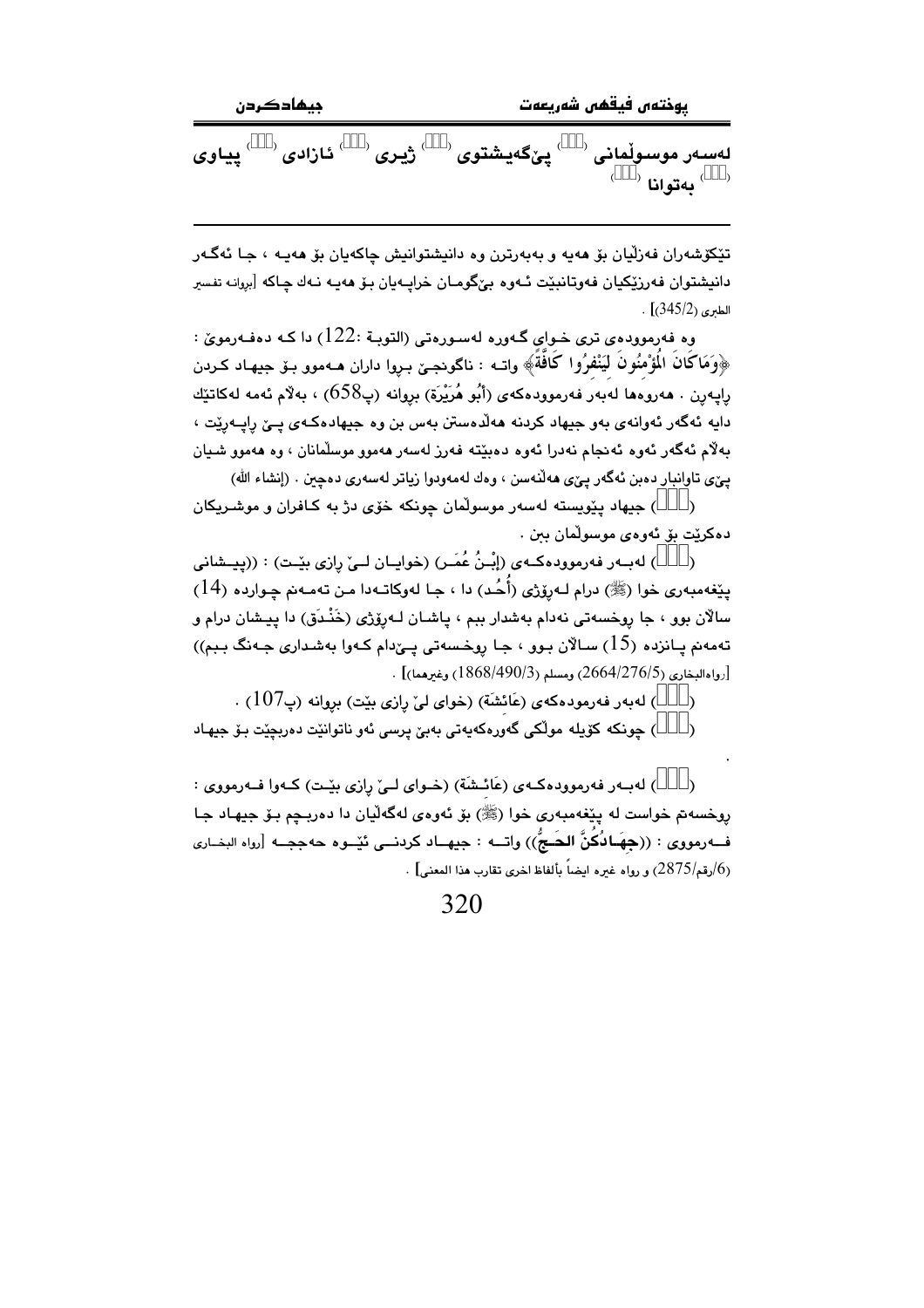وه لەسىٰ حالْـهت دا دەبيْتـه يێويـستى (فَرْض)ى (عَـيْن) ، ئەگـەر موسـولْمان چـووه بـهرهکانی جهنگـهوه <sup>( )</sup> وه ئهگـهر دوژمـن هێرشـی هێنـا بۆسـهر وولاً تيْـك لــهو ولاّتـاني ئيـسلام <sup>( \_\_)</sup> وه ئهگــهر ييْـشهواي موســولْمانان داوا بكات لەموسوڵمانان كەوا رايەرن بۆ جيھاد .<sup>‹</sup>

) ئيتر تواناي لاشەبى بِيّت يان تواناي مالّى ، لەبەر فەرموودەكەي خواي  $\lambda$ گەورە لەسوورەتى (التوبە :91)دا كـە دەڧـەرموێ : : ﴿ لَيْسَ عَلَى الـــضُّعَفَاء وَلاَ عَلَـــى المَرْضَى وَلاَ عَلَى الَّذيْنَ لاَيَجدُونَ مَايُنْفقُونَ حَرَجٌ إذَا نَصَحُوا للَّـــه وَرَسُـــوله﴾ واتــه : هـيچ .<br>تاوانێـك نىيــه لەســەر ئەوانــەى لاوازن وە لەســەر ئەوانــەيش كــە نەخۆشــن وە لەســەر ئەوانەيشى كە ھېچيان بەدەستەوە نىيە خەرجى بكەن بىق جېھاد كردن ، لـەكاتتِك دا کەوا ئـەوەي لـەتوانايان دايـە درێخى نەکـەن لەسەرخـستنى ئـايينى خـوا و سەرخـستنى يٽغەمبەرە كەيشى .

) لەببەر فەرموۋدەكبەي خىواي گىەورە لەسىورەتى (الانفىال :45)دا كىە  $\lambda$ دهفهرمويٌ : ﴿يَاأَيُّهَا الَّذِيْنَ آمَنُوا إِذَا لَقَيْتُمْ فَنَةً فَــاثْبُتُوا﴾ واتـه ئـهى ئهوكهسانهى كـه .<br>باوهرتان هێناوه کاتێك که روو بهرووی دهستهٔیهك دهبنهوه لهکاتی جیهاددا ئهوه خۆراگر بن . ودله سوردتي (الانفـال :15)دا ددفـهرمويٌ : ﴿يَاأَيُّهَا الَّذِيْنَ آمَنُوا إِذَا لَقَيْتُمُ الْــــذيْنَ كفرُوا زَحْفًا فلا تُوَلُّوهُمُ الأَدْبَارِ﴾ واته : ئەي ئەوانەي كە باوەرتان ھێناوە ئەگەر لەكاتى جيهاددا روويهرووي پێباوهران پوونهوه ئهوه ههرگيز پشتيان تێمهکهن .

) ئەوە لەوكاتەدا يێويست (فَرْض)ى (عَنْن)ە لەسەر ھەموو خەلْكى ئەو وولَاتە بــه بيــاو و ئــافرهت و گــهورهو منالـْـهوه ، بهرههلـْـستى دوژمنــان بكــهن ، وه لهســهر موسولمانانی وولاتهکانی تریش بنویست دہیبت کهوا بہنه بارمیهتی دانی براکانیانیهو ، .<br>هەر كەسى<u>ئ</u>ك بەيى<sub>ڭ</sub>ى تواناي خۆي و بەيى*نى* يێويست

) لهبهر فهرموودهكهي (إبنُ عَبَّاس) (خوايان ليّ رازي بيّت) كـهوا ييّغهمبـهري  $\lambda$ خوا (ﷺ) فەرمووى : ((لاَهجْرَةَ بَعْدَ الفَتْحِ وَلَكنْ جِهَادٌ وَنَبِيَّةٌ وَإِذَا أَسْتُتُفْرُتُمْ فَانْفرُوا)) واته : دواي رزگار كردني مەككە ئيتر كۆچ كردن نەما بەلكو جيهاد كردن ونيەت ياكىيە ،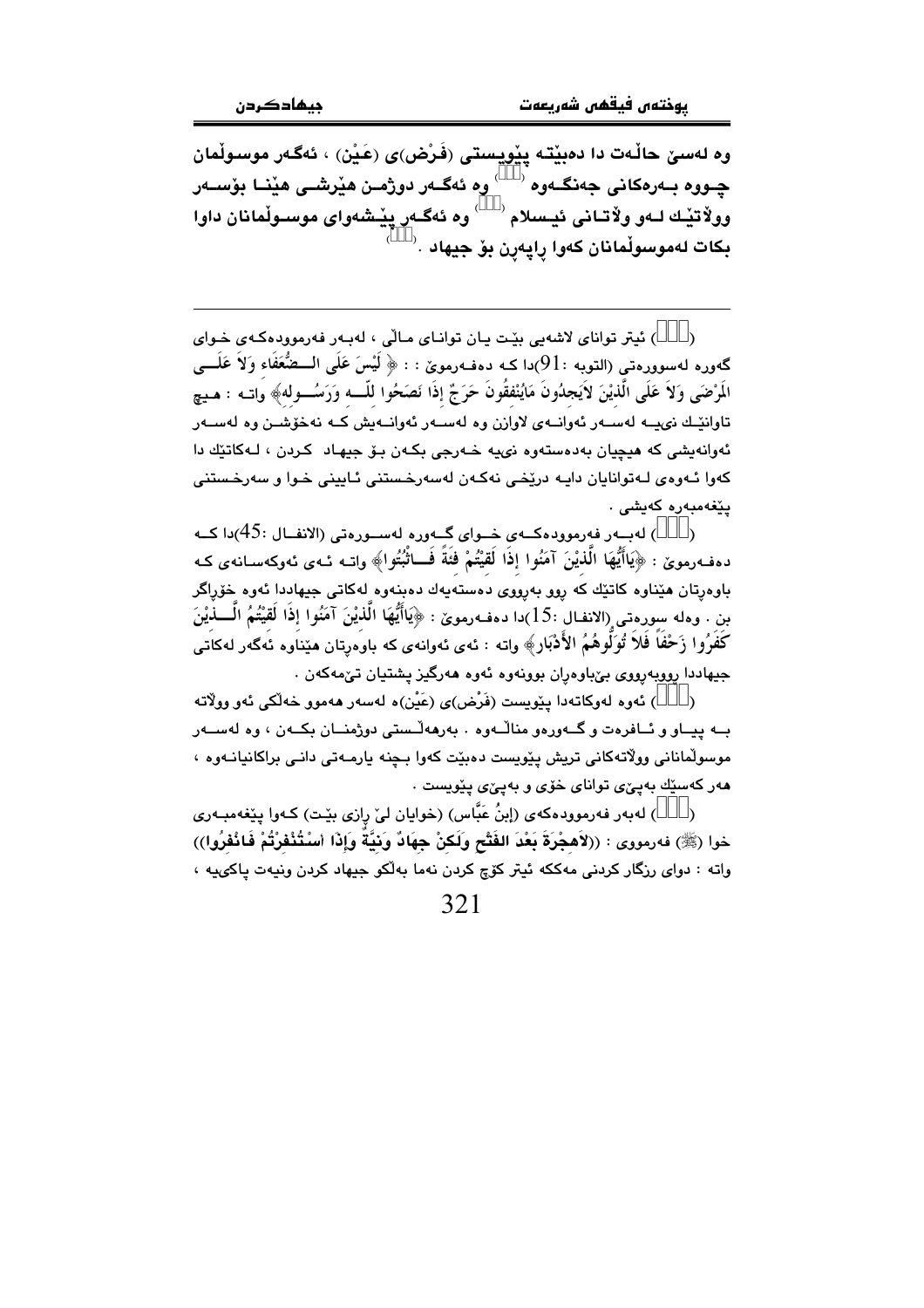## شَيْوازي جِيهاد كردن ( آدَابُ الجهَاد )

دەبێت يێشەوا كاتێك سوپايەك رەوانـﻪ دەكـات بـۆ جيهـاد كـردن پـاش نــاوي خــواي گــهوره هێنــان ئامۆژگارييــان بكــات كــهوا نيهتــهكانيان يــاك  $^{+}$ بکەنەوە بۆ خوا

وه ئهگەر داواتان ليّ كرا كەوا راپبەرن بىق جيهاد ئىەوە راپبەرن [رواه البخارى (6/رقم/2783)  $.$  [(1353/986/6)]

) لهبــهر فهرموودهكــهي (بُرَيْــدَة) (خــواي لــيِّ رازي بيِّــت) كــهوا فــهرمووي :  $\lambda$ ((يێغەمبەرى خوا (ﷺ) ئەگەر فەرماندەبەكى لەسەر سىويابەك يـان (سىرپُّە) يـەك دابنايـە وهسیهتی بهفهرماندهکه دهکرد بهتایبهتی بهوه تـهقوای خـوای گـهورهی هـهبیّت ، وه بەوانەيشى كە لەگەلىمدان لە موسولمانان بەچاكە ياشـان دەيفـەرموو : ((أَغَرُوا بِسْمِ الله في سَبِيْلِ الله قَاتِلُو مَنْ كَفَرَ بِالله ، أَعْرُوا وَلَاتَغْلُوا وَلَاتَغْدِرُوا وَلا تَمْثُلُوا وَلاَتَقْتُلُوا وَلَيْدَاً ، فَإِذَا لَقَيْتَ عَدُوَّكَ منَ المُشْرِكيْنَ فَادْعُهُمْ إِلى ثَلاَث خُلال ، فَأَيَّتُهُنَّ مَا أَجَابُوكَ فَاقْبَـِلْ مِنْهُمْ وَكَفَّ عَنْهُمْ ، ثُمَّ ادْعُهُمْ إِلَى الإِسْلاَمِ ، فَإِنْ أَجَابُوكَ فَاقْبَـلْ مِنْهُمْ وَكَفَّ عَذْهُمْ ، ثُمَّ ادْعُهُمْ إِلَى التَّحَوَّلِ مَنْ دَارِهِمْ إِلَـى دَارِ المهَـاجِرِيْنَ وَأَخْسِرْهُمْ أَنَّهُمْ إِنْ فَعَلـوا ذَلكَ فَلَهُمْ مَاللمُهَاجِرِيْنَ وَعَلَيْهِمْ مَاعَلَى فَإِنْ أَبَوا أَنْ يَتَحَوَّلُوا مِنْهَا ، فَأَخْبِرْهُمْ أَنَّهُمْ يَكُونُونَ كَأَعْرَابِ المَسْلميْنَ ، يَجْرِي عَلَيْهِمْ حُكَمَ الله الّذي يَجْرِي عَلَى المَؤْمنيْنَ وَلايَكونُ لَهُمْ منَ الغَنيْمَة وَالفَىء شَىءٌ إِلا أَنْ يُجَاهدُوا مَعَ المسْلميْنَ ، فَإِنْ هُمْ أَبَوا فَسَلَهُمُ الجِزْيَةُ فَإِنْ هُمْ أَجَابُوكَ فَاقْبِلْ مِنْهُمْ وَكَفَّ عَنْهُمْ فَإِنْ أَبُوا فَاسْتَعنْ بالله عَلَيْهِمْ وَقَاتِلْهُمْ)) واته : غەزا بكەن بەناوي خواوە ، لەيێناوي خوادا بجەنگن لەگەلْ ئـەوەدا كـە کوفر بهخوا دمکات ، غهزا بکهن و له دمست کهوت دمرمهکـهن تـا دابـهش دمکریّـت ، وه ناپاکي (غَدْر) مەکەن و لووت و گوێې کەس(تَمْثَیْل) مەکەن ، وە منـالٌ مـەکوژن وە ئەگـەر گەيشتى بە دوژمنەكەت لە ھاوەلْ بريار دەرەكان(مُشْرك)ەكان ئەوە بانگيان بكە بىۆ سىيْ خالْ ، جا ئەگەر وەلاميان دايتەوە ئەوە لێيان وەربگرە ووازيان ليْ بێنە ، بانگيان بكە بىۆ ئيسلام ، جا ئەگەر وەلاميان دايتـەوە ئـەوە لێيـان وەربگـرە و وازيـان لـيٰ بێنــه ، ياشـان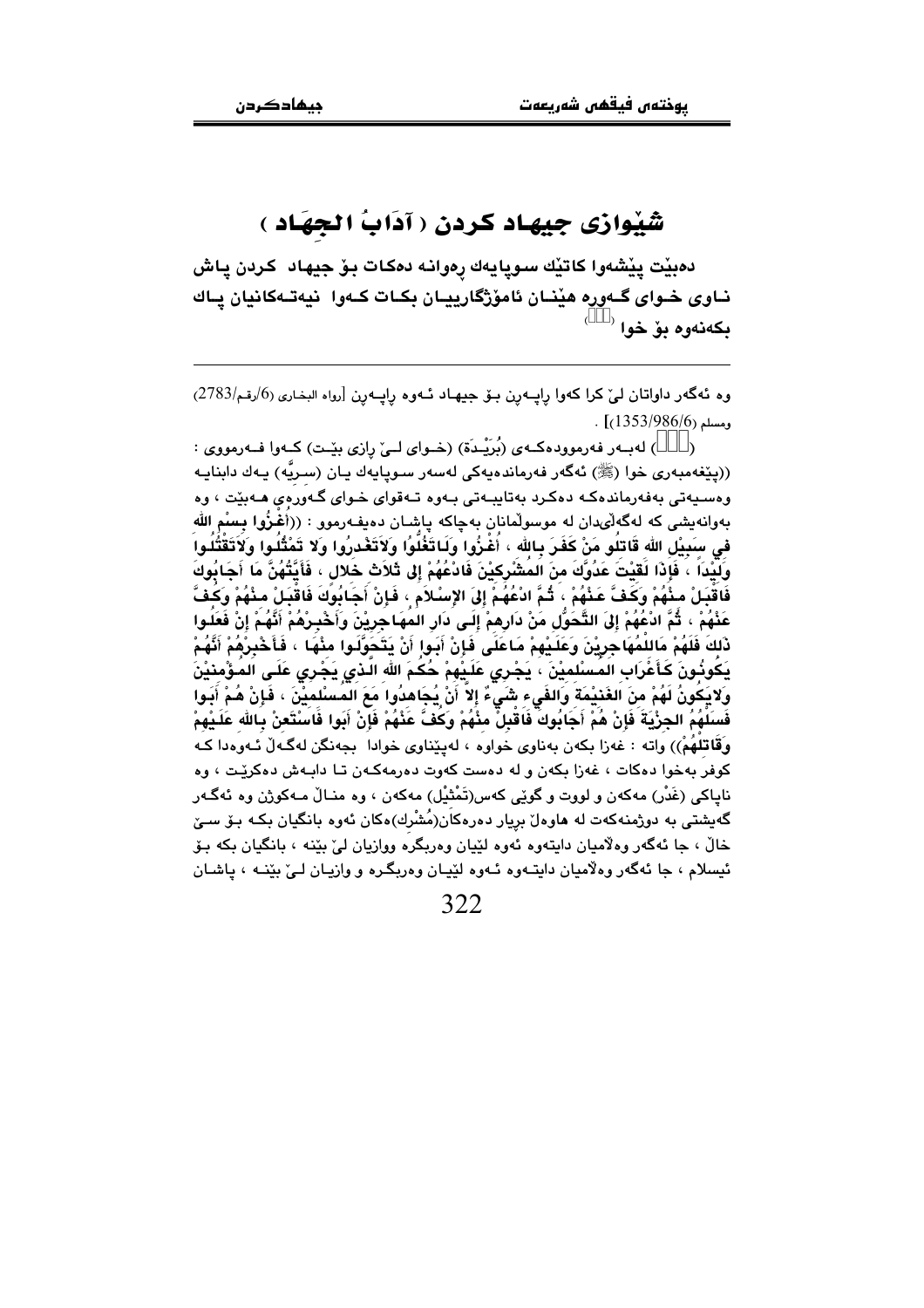و گوێرایـهڵی تـهواوی فهرماندهکـهیان بکـهن تـهنها لـه بێفـهرمانی خـوای گەورەدا نەبێت <sup>‹ ، ›</sup> وە ئامۆژگارى فەرماندەيش بكات كەوا راوێژ يان پێ بکات وہ بیانیار<u>ٽ</u>زٽت له حەرام <sup>(</sup>

بانگيان بکه بـۆ ئـهوهى خۆيـان بگواسـتنهوه لـه وولاتـى خۆيانـهوه بـۆ وولاتـى کۆچـهران (المهَاجرين) وه پێيان رابگەپەنە ئەگەر ئەوە بكەن ئەوە ئەوەپان بۆ ھەپە كە بۆ كۆچەران هەيــه وه ئەوەشــيان لەســەرە كــه لەســەر ئەوانــه ، جـا ئەگــەر رازى نــەبوون لــەوولاتى خۆيانەوە بار بكەن ئەوە يێيان رابگەيەنە كەوا ئـەوان وەكـو موسـولْمانە دەشـتەكێكانن ، ئەر حوکمەی خوايـان بەسـەردا جێبـەجێ دەکرێـت کـه بەسـەر بـاوەرداران دا جێبـەجێ دهکرێِت ، وه هیچ لهدهست کهوت و (فَیٌّء) یان بۆ نىپه ، مەگەر لەجپهادەکەدا بـﻪش دار ببن لهگهلٌ موسولٌمانان دا ، وه ئهگهر ئهوان رِازِي نهبوون ئهوه داواي سهرانه (الجزْيَة) يان ليّ بکه ، جا ئهگەر رازي نەبوون ئەوە داواي يارمەتى لەخوا بکە بەسـەريان دا و لەگـەلّيان دا بِجَهِنگه [رواه مسلم (1731/1356/3) والترمذي (1429/431/2) مختصراً] .

) لەببەر فەرموردەكــەي خــواي گـبەررە لەســورەتى (النــساء :59)دا كــە  $\lambda$ دهفهرمويِّ : ﴿وَأَطِيْعُوا اللَّهُ وَأَطِيْعُوا الرَّسُولُ وَأَوْلَى الأَمْرِ مَــنْكُمْ﴾ واتــه : گوێرايـهاێي فهرمانه كاني خواو يێغهمبهر و ئەوانەيشى خـاوەن فـهرمانن لـهخۆتان – لـهباوەر داران – بکهن ، وه لهبهر فهرموودهکهی (أَبُو هُرَيْرَة) (خوای ليّ رازی بێت) کـهوا پێغهمبـهری خـوا (ﷺ) فەرمورى : ((مَنْ أَطَاعَنى فَقَدْ أَطَاعَ اللهُ وَمَنْ يَعْصننى فَقَدْ عَصَبَىَ اللهُ وَمَنْ يُطع الأَميْرَ فَقَدْ أَطَاعَني وَمَنْ يَعْصَى الأَميْرَ فَقَدْ عَصَاني)) واته : مەر كەسێك گوێرايـەلْي من بێت ئەو گوێراپەڵی خوای گـەورەی كـردووە وەھـەر كەسـێكيش بـێگوێی مـن بكـات ئەوە بێگوێی خوای گەورەی کردووە ، وە ھەر كەسێك گوێرايەڵی فەرماندەی موسلْمانان بکات ئـهوه گوێرايـهاٽي منـي کـردوه وه ههرکهسـێکيش بـێگوێي فهرمانـده بکـات ئـهوه بِيْكُونِي منى كردوه [رواه البخارى (13/رقم/7137) ومسلم (1835/1466/3) وغيرهما] .

وه لهبهر فهرموودهکهي (عَلي) (خـواي لـيٌ رازي بيّـت) کـهوا پيّغهمبـهري خـوا (ﷺ) فهرمووى : ((لأُطَاعَةُ في مَعْصييَّة الله إنَّمَا الطاعَة في مَعْرُوفٍ)) واته : گوێ(اِيهاٽي هيڇ كەسپّك ناكريّت لەبىّ فەرمانى خىوادا بەلكو گوێراپەلى لەچاكە كىردن داپە [رواه البخارى  $(1840/469/3)$ رقم) $(4340/469/3)$  .

) لەبەر فەرموۋدەكەي خواي گەۋرە لـە سـورەتى (آل عمـران :159) دا كـەو!  $\lambda$ دەفەرمووى : ﴿وَشَاوْرُهُمْ فَمِي الْأَمْرِ﴾ واتـه : ئـهـى – پـێغەمبـەرى خـوا – راوێژيان پـێ بـکـه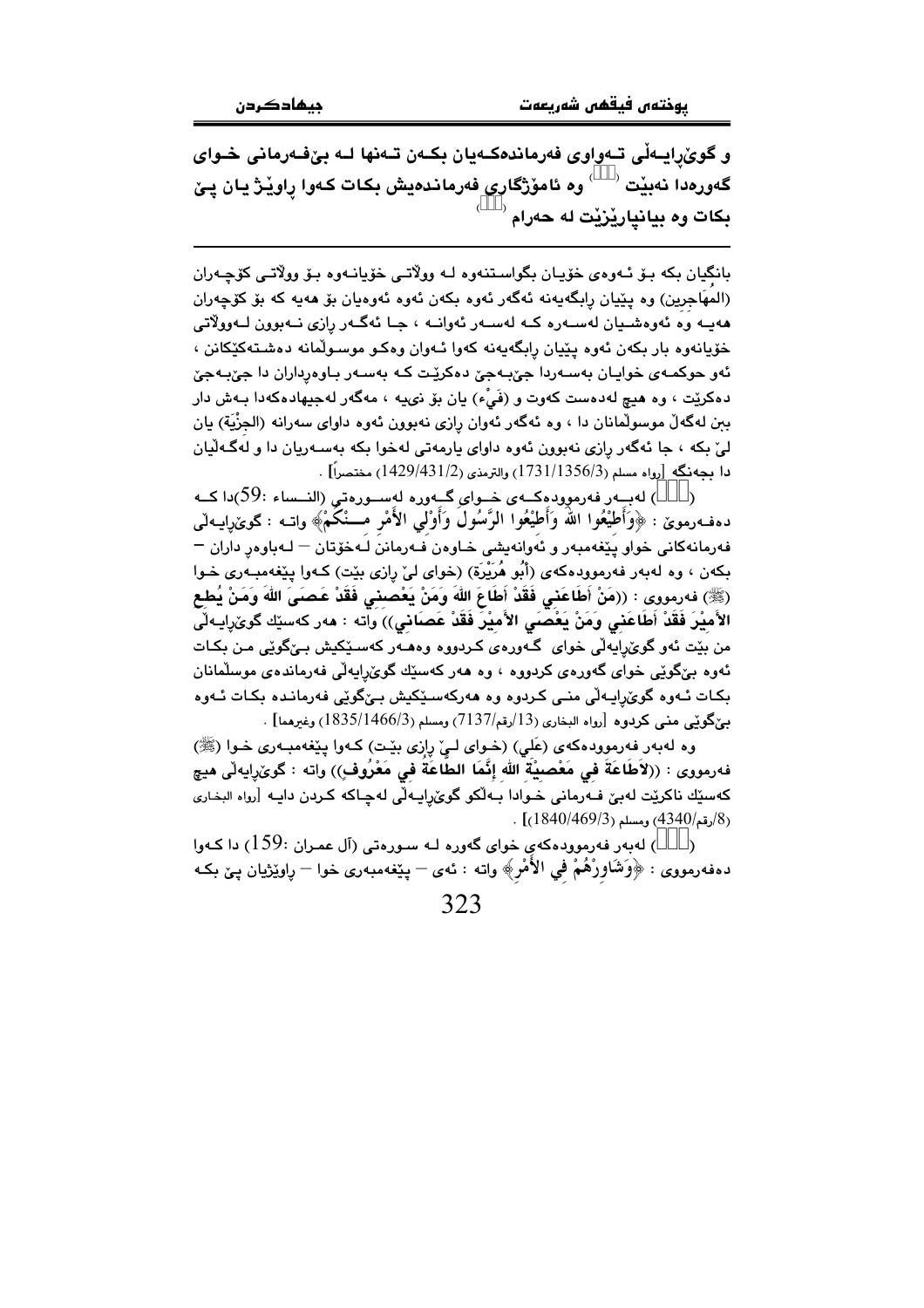وه دروســته ييْــشەوا ئەگــەر ويــستى غــەزا كردنـــى شــويْنيْكى هــەبوو لەسـوپاكەى بيـشارێتەوە $\begin{pmatrix} \downarrow & \downarrow & \downarrow \downarrow \end{pmatrix}$ لەپێـشەوە رەوانـە بكـات

لـهکار و فهرمانـهکانت دا . دهى کـه لهسـهر پێغهمبـهرى خـوا پێویـست بـووه ڕاوێـژ بـه موسولْمانان بکات ، ئەوە لەسەر کەسانى تر پێويست ترە وە پێغەمبەرى خوا (ﷺ) خـۆی راوێــژی کـــردوه وهك لـــه فهرموودهکـــهی (أنَـــس) دا هـــاتووه. بروانـــه [صــحيح مــسلم  $\lceil (1779/1403/3) \rceil$ 

وه لهبـهر فهرموودهكـهي (عَائـشَة) (خـواي لـيّ رازي بيّـت) كـهوا فـهرمووي بيـستم يێفەمبەرى خوا (ﷺ) دەيفەرمور : ((اللّهُمَّ مَنْ وَلـىَ منْ أَمـر أَمَّتـَى شَـيْئَاً فَشَقَّ عَلَـيْهمْ فَاشْقُقْ عَلَيْه وَمَنْ وَلِيَ منْ أَمْرٍ أُمَّتَى شَيْئًا فَرَفَقَ بِهِمْ فَارْفُقْ بِـه)) واتـه : ئـهى خوايـه مەركەسىّ لە ئوممەتەكەم بور بەسەر يەرشت كـارى كارێـك جـا گرانـى كـرد لەسـەريان و ئازاری دان ، خوابه تۆیش لەسەری گران بکەو ئازاری بدە ، وە ھەرکەسێکیش ئەگەر بـوو بەسەر يەرشتكارى موسولْمانان و لەسەرى سووك كردن و بەزەيى يێيان دا ھاتەوە ئـەوە تۆيش لەسەرى سووك بكەو بەزەييت يێدابێتەوە [روام مسلم (1828/1458/3)] .

) لهبهر فهرموودهكهي (أَبَى بنُ كَعْبٍ) (خواي ليّ رازي بيّت) كهتيّيدا هـاتوه :  $\lambda$ ((کەوا يێغەمبەرى خوا (ﷺ) ئەگەر ويستى غەزا کردنىي شـوێنێکى ھەبواپـە دەپـشاردەوە وواي پيشان دهدا كه ئهو ويستبي شوێنێکي تـري ههيـه)) [رواه البخـاري (8/رقـم/4418) ومسلم  $\frac{1}{2}$ [(2769/2120/4)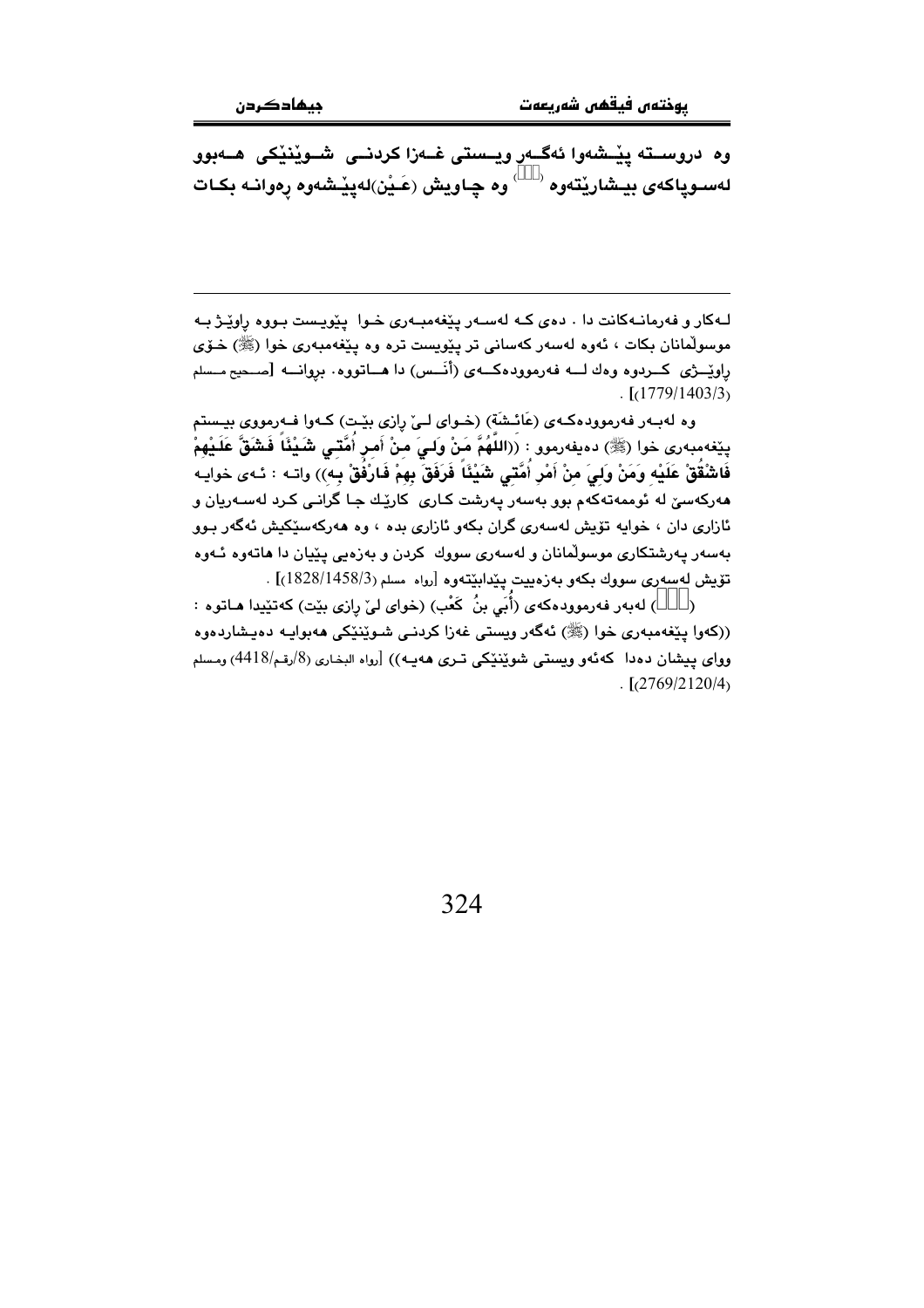تاوهکو هەواڵى دوژمنانى بزانێت <sup>‹ </sup> ′ وه پێويسته فەرماندە سوپاکەى ڕێك بخات و کاری ههموویان دیاری بکات پیّش چوونه ناوی مهیدانی جهنگهوه <sup>(</sup>  $^2$ وه فَيْلٌ و درقِ كردنيش بەرانىەر دوژمنان دروستە لەكاتى چەنگ دا وه ييْش دەست يێ كردني جەنگ ييْويستە دوژمن بانگ بكريْت بۆلاي سێ

) لهبهر فهرمووده کهی (جَابر) (خـوای لـیِّ رازی بیِّـت) کـهوا پیِّغهمبـهری خـوا (ﷺ) لەرۆژى (خَنْدَق)دا داواي لەخەلكى كرد كەوا كىّ دەچێت ھەوالى دوژمنى بۆ بێنێتەوە ، جـا (الزُّبَيْـر) ـفـوّي هەڵبــژارد ، ياشــان داواي لــيّ كردنــەوه ، جاهــەر (الــزّبير) ـفــوّي ههڵبژاردهوه ، پاشان جـارێِکيتر داواي لـيٰ کردنـهوه هـهر (الـزُّبير) خـوّي ههڵبـژارد ، جـا يێغەمبەرى خـوا (ﷺ) فـﻪرمووى ((لكُلِّ نَبِـى حَـوَارِيٌّ وَحَـوَارِيَّ الزُّبَيْـرُ)) واتـه : هـﻪموو پێغهمبــهرێك يارمــهتى دەرى هــهبوه ، جــا يارمــهتى دەرى منــيش (زُبَيْــر)ە [رواه البخـارى  $(2415/1879/4)$  ومسلم (4 $(2415/1879/4)$ .

) چونکه پێغەمبەرى خوا (ﷺ) بۆ ھەمور جەنگێك سوپاي خۆي رێك دەخست  $\lambda$ و ئالاكانى ديارى دەكرد [بروانــه صـحيح البخـارى (8/رقـم /4043 ، 3984 ، 3985) وسـنن ابـي داود (3/رقم/2592 ، 2663) وسنن الترمذي (1679/195/4) و سنن ابن ماجه (2817/941/2) وسـنن النـسائي  $\frac{1}{2}$  [(2866/200/5)

) لهبـهر فهرموودهكـهى (جَـابِرُ بِـنُ عَبْـدالله) (خوايـان لـيِّ رازي بيِّـت) كـهوا  $\lambda$ ييّفهمبـهري خـوا (ﷺ) فـهرمووي : ((الحَـوْبُ خُنْـعَـةٌ)) واتـه : جـهنگ فـيّلْ كردنـه [رواه  $(1739/1361/3)$  البخاري (6/رقم) $(3030/30)$  ومسلم

ئیمامی (النَّوَوی) دەفەرموێ : زانایان (إتِّفَاق) یان کردوە لەسەر دروست بوونی فـێڵ کــردن و خەلەتانــدنى كــافران لـــه جــەنگ دا ھەرچــۆن بــۆت بكريْــت ، تــەنھا مەگــەر هەلوەشاندنەوەي يەيمان و بەلێنى تێدابێت – ئـەوە دروست نىيـە – [بروانـە شـرح صـحيح  $\cdot$   $(45/12)$  مسلم

وه لهبهر فهرموودهکهی (أُمُّ كُلْثُوم بنْتُ عُقْبَةَ) (خوای لیْ رِازی بیْت) کـهوا فـهرمووی : ((نەمبيستووە يێغەمبەرى خوا (ﷺ) روخسەت بـه هـيـچ درۆيـەك بـدات لــەوەي خــەلكى دهيٽين مهگەر لەجەنگ دا ، وه بۆ چاككردنەوەي نێوان خـەلکى ، وه قـسه كردنـى پيـاو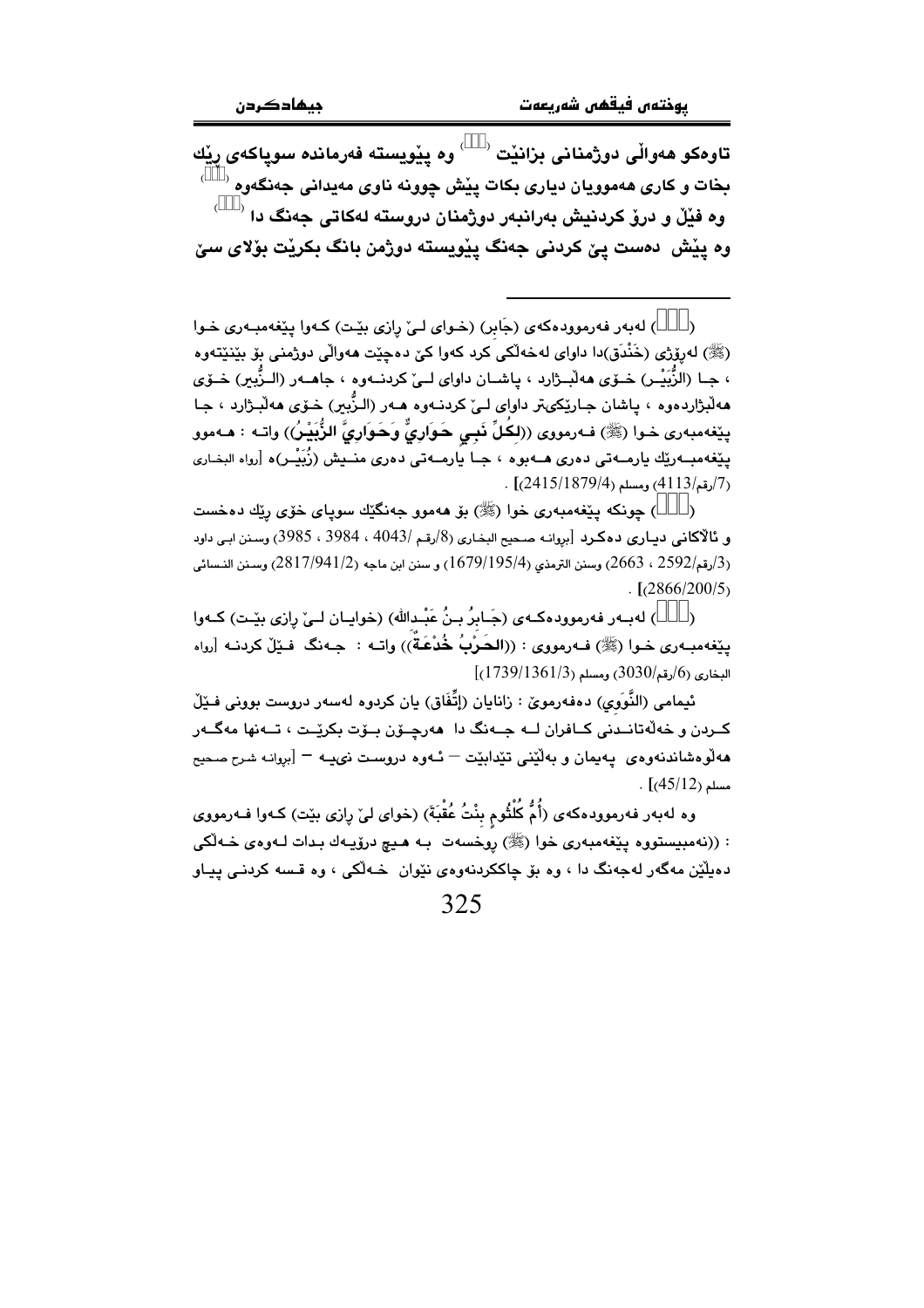شت $\colon$  يان موسولْمان بوون يان سەرانە دان يان جەنگ كردن  $\check{\;\;}$ وه حەرامە كو<mark>شتنى ئافرەت و مندا</mark>ڵ و پيرى پەككەوتوو مەگەر زۆر پێويست بێت <sup>( \_\_ )</sup> وه هەروەها حەرامە سوتاندنى كەسێك بە ئاگر `  $\,$  وه هەروەها تێك دانى دمم و چاو (لووت و گوێ برين) .<sup>(</sup>

لەگەلٌ خَيْرْانەكەيدا و ئـافرەتيش لەگـەلٌ بياوەكەيـدا)) [رواء مـسلم (2605/20114) وكـذلك البخاري (5/رقم/2692) وغيرهما] .

> ) لەيەر قەرموق دەكەي (يُرَبُّدَةَ) بروانە (پە671) .  $\lambda$

) لهبهر فهرموودهكهي (بُرَيْدةَ) و (إِبْنُ عُمَرٍ) (خوايـان لـيِّ رازي بِيِّت) بروانـه  $\lambda$ رپ $671$ ) زانایان فهرموویانـه : ((دروسـت نىيـه كوشـتنى ئـافرەت و منـدالْ مەگـەر زۆر  $\,$ يێويست بېێت وەك ئەوەي دوژمنان بيانكەنە سەنگەر يان وەكىو ئـەو ئـافرەت و مندالانـە خۆيان لەجەنگ دابن و بجەنگن ، لەبەر فەرموودەكەي (عكرمَة) كەوا : ((يێغەمبـەرى خـوا (ﷺ) لهروّري (حُنَين)دا بـ4لاي ئافرهتێك دا تێڀـ4ر بـوو كـوژرا بـوو ، جـا فـ4رمووي : كـيّ ئهمهي کوشتووه؟ پياوێك له موسولْمانان ووتى : من ئـهي پێغهمبـهري خـوا (ﷺ) دهسـت گیرم کردو خستمه یشتی خوّم ، کاتێك بینـی ئێمـه تووشـی راکـردن بـووین ، پــهلاماری شمشٽرهکهي دام بـۆ ئــهوهي بمکوژێـت ، بۆيــه منــيش کوشــتم ، بـێغهمبــهري خــوا (ﷺ) به حرابيه ي نه گرت له سه ري)) [رواه ابوداود (1/رقم/333) في المراسيل ووصله الطبراني في الكبير ، وقـال : الشيخ شعيب أرناؤوط : رجاله ثقات ، رجال الشيخين] .

) لهيهر. فهرموو دهکهي (أَبُو هُرَيْرَةِ) (خـواي لـيّ رازي بيّـت) کـهوا. فـهرمووي  $\lambda$ يێغەمبـﻪرى خـﻮا (ﷺ) رەوانـﻪي كـﺮﺑﻴﻦ ﻟﻪگـﻪلْ (ﺳـﺮﻳُﻪ) ﭘـﻪك ﺩا ، ﺟـﺎ ﻓـﻪرﻣﻮﻭى : ((ﺇﻥْ وَجَدْتُمْ فُلاً وَفُلانَـاً فَأحْرِقُوهُمَـا بِالنَّـارِ)) واتــه : ئەگــەر فلّانـهكــهس و فلّانــه كهسـتان بينيەوه ئەوە ، بەئاگر بيانسوتێنن . ياشان كاتێك ويستمان دەربچين ، يێغەمبەرى خـوا (ﷺ) فەرمورى : ((إِنِّي أَمَرْتُكُمْ أَنْ تَحْرِقُواْ فُلانَاً وَفُلانَاً بِالنَّارِ ، وَإِنَّ النَّارَ لاَيُعَذبُ بِهَا الاً اللهُ فَإِنْ وَجَدْتُمُوهُمَا ۖ فَاقْتُلُوهُمَا)) واته : مـن فـهرمانم يـيٚكردن كـهوا ۖ فلانهكـهس و فلانهکهس بهئاگر بسوتٽنن ، وه ئاگريش لهخوا زياتر کهس ٍ سزاي بيّ نادات ، جا ئهگهر  $\cdot$ بِينِيانتانهوه بِّهوه بِيانِكُوِرْنِ [رواه البِخارِي (6/رقم/3016)]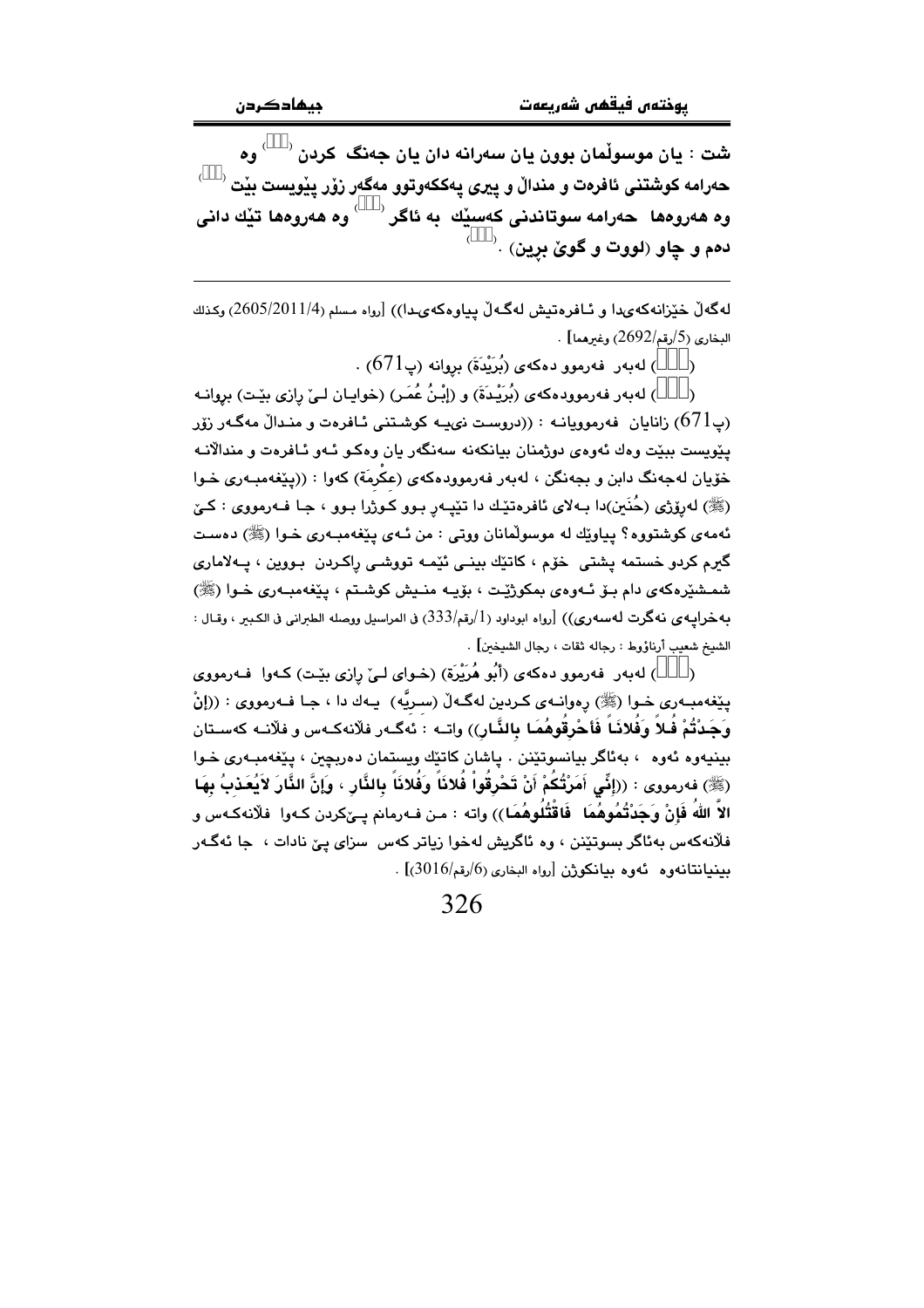## حوکمی دیل ( الأسیْر )

ئەگـەر كـافران بـەديل گـيران ئـەوە دوو بەشـن : بەشـێكيان ھـەر بـەديل بگيرٽت بەكسەر دەبنيە كۆيليە ئەوانبەيش ئافرەت و مندالْەكانيانيه ` دوم بەشــــەكەيتريان يەكــــسەر نابنـــــە كۆيلـــــە ، ئەوانـــــەيش ييـــــاوە يێڲەيىشتووەكانيانە ، كــه يێىشەواي موســوڵمانان بــەيێى بەرژەوەنــدى موسوڵِمانان بەكێك لە چوار شتيان يـێ دەكات يـان كوشتن <sup>( \_ )</sup> يـان كۆپلـە کردن <sup>( )</sup> یان بهردانیان به بیّ(بهرانیهر و مننهت کردن بهسهر یان دا <sup>( )</sup>  $\langle \rangle$  دان به بهراندهر ئیتر یاره وهرگرتن بێت بان ادیلی موسلّمانان بێت

) لووت و گوێ کردن (المُثْلَةَ) دروست نىپ لەب ر فەرموودەکـەي (بُرَيْـدَةَ)  $\lambda$  $. \, (671$ بروانه (پ

) چونکه پێغهمبهري خوا (ﷺ) ئافرەت و مندالٌ که بهديل دەگیران دابەشى دەكردن بەسەر موسولْمانان دا، وەكو چۆن يـارەو مـالّى دەسـت كـەوتى دابـەش دەكـرد [بروانه صحيح البخاري كتاب المغازي / حديث رقم (4028 ، 4121 ، 4318 ، 4319) وَمَسنَد أحمد (326/4 ، 327) وسنن ابي داود (2 /قم /2693)] .

) جونكه (بَني قَرَيْظَة) كاتبيّك دابهزينه سهر حوكمي (سَعْدُ بـنُ مُعَـاذ) (خـواي  $\lambda$ لــِيّ رازي بِيّـت) (سَـعْد) بريـاري دا كــهوا پياوهكانيـان بكوژريّـت و ژن و منـدالٌ و مـالٌ و يارهکانيشيان دا بـهش بکرێتـه سـهر موسـولّمانان دا ، جـا يێغهمبـهري خـوا (ﷺ) يـێي فهرموو ((بهجوكمي خوا جوكمت دا بهسهريان دا)) [بروانه صحبح البخاري / كتاب المغازي حديث  $(1768, 1766/1387/3)$ رقم (4028 ، 4121) (4122 ، 4128).

) جونکه پێغهمبەری خوا (ﷺ) دیلهکانی (بَنبی مُـصْطَلَق) و (هَـوَازن)ی کـرده  $\lambda$ كۆپلە پەلام لەوەي (ھَوَازِن) دا پِيْغەمبەرى خوا (ﷺ) خۆي لاي موسولْمانان تكا (شَفَاعَة)ي يق کردن کهوا ئازاديان بکهن کاتٽِك که (وَفَد) ٽِکيان هات و موسولمان يوون .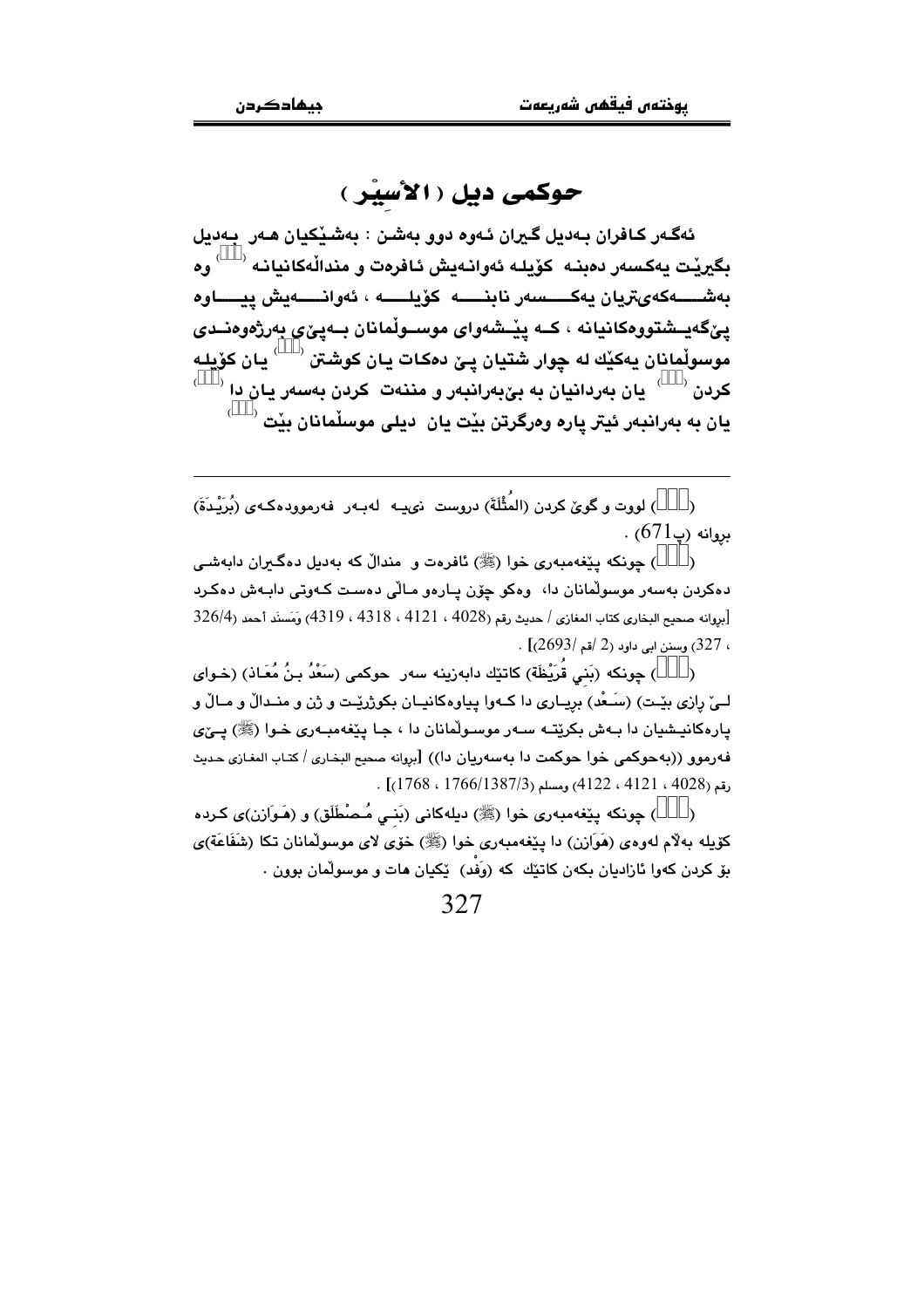## ده ست کهوتی جهنگ ( الغَنیْمَة )

هەر موسوڵمانێك لەمەيدانى جەنگ دا كافرێك بكوژێت ئەوە ھەرچى يــێ بيّـت بــوّ خوّيــهتى ` ` ياشــان دەسـت كەوتــەكان دابــەش دەكريّـت و

) لەبەر فەرموودەكەى خواى گەورە لە سورەتى (محمد :4) دا كە دەفەرموێ : ﴿فَإِذَا لَقَيْتُمُ الَّذِينَ كَفَرُواْ فَضَرْبَ الرِّقَابِ حَتَّى إِذَا أَثْخَنْتُوُهُمْ فَشُدُّواْ الوَثَاق فَإِمَّا مَمَّأً بَعْدُ وَإِمَّا فِدَاءً حَتَّى تَضَعَ الْحَرْبُ أَوْزَارَهَا﴾ واته : جا ئهگهر لهکاتی جهنگ دا رووبُهرووی کافران بونهوه ئەوە بدەن لەمليان تا بەتـەواوەتى تێکیـان دەشـکێنن ، جـا دىلـەکانيان توند ببهستنهوه ، پاشان پان مننـهتیان بهسـهردا بکـهن و بـهریان بـدهن ِ بـهیج بهرانبـهر وەيان بەربەرانبەر بەريان بدەن تا كۆتايى بە جەنگەكە دێت .

وه پێغهمبهری خوا (ﷺ) مننهتی بهسـهر (أَبُوالعَـاص بـنُ الرَّبيْـم)دا کـرد کـه پيـاوی (زَيْنَبِ)ي كچي بوو ، [رواه احمد (376/6) وابوداود (2/رقم/2692) وسنده صـحيح بروانــه الفـتح الربـاني)  $\frac{1}{100/14}$ 

وه ههروهها مننهتيشي بهسهر (ثُمَامَةُ بنُ أثَال)ي گهورهي (أهلُ اليَمَامَـةُ) دا كـرد وه ب+بيّ بهرانب+ر بهريكدا . لهياشــان خــوّي گهرايــهوه و موســولّمان بــوو [رواه البخــاري (8/رقم/4372) ومسلم(كتاب الجهاد والسير / رقم (1764) وغيرهما] .

) جـونکه بێغهمبـهري خـوا (ﷺ) دبلـهکاني (بَـدْر)ي بـهياره بـهردا ، بروانـه  $\lambda$ .<br>[البخاري (8/رقم/4018) ومسلم رقم (1763) وسنن ابي داود (2/91/2) ومجمع الزوائد للهيثمي (90/6)] .

وه (سريَّه) بِهکيش له موسولْمانان جِهند ديلێکيـان گرتبـوو ئافرهتێکيـانيش لهگـهڵ دابوو له (بَني فَزَارَة) جا پێغهمبهري خوا رهوانهي کردووه بۆلاي خهڵکي (مَکَه) بۆ ئـهوهي بيانگۆريتەوه بەچەند كەسێك لە موسولْمانان كە دىل كرابىوون لـﻪلاي خـﻪلْكى (مَكَـﻪ) [رواه  $\cdot$  [(1755/مسلم (رقم)

) لهبهر فهرموودهكهي (أَبُو قَتَادَة) (خواي ليّ رازي بيّت) كـهوا ينفهمبـهري خـوا (ﷺ) فـهرموى : ((مَنْ قَتَبْلَ قَتَـيْلاً لَـهُ عَلَيْـه بَيِّذَةٌ، فَلَـهُ سَلَبُهُ)) واتـه : ههركهسـێك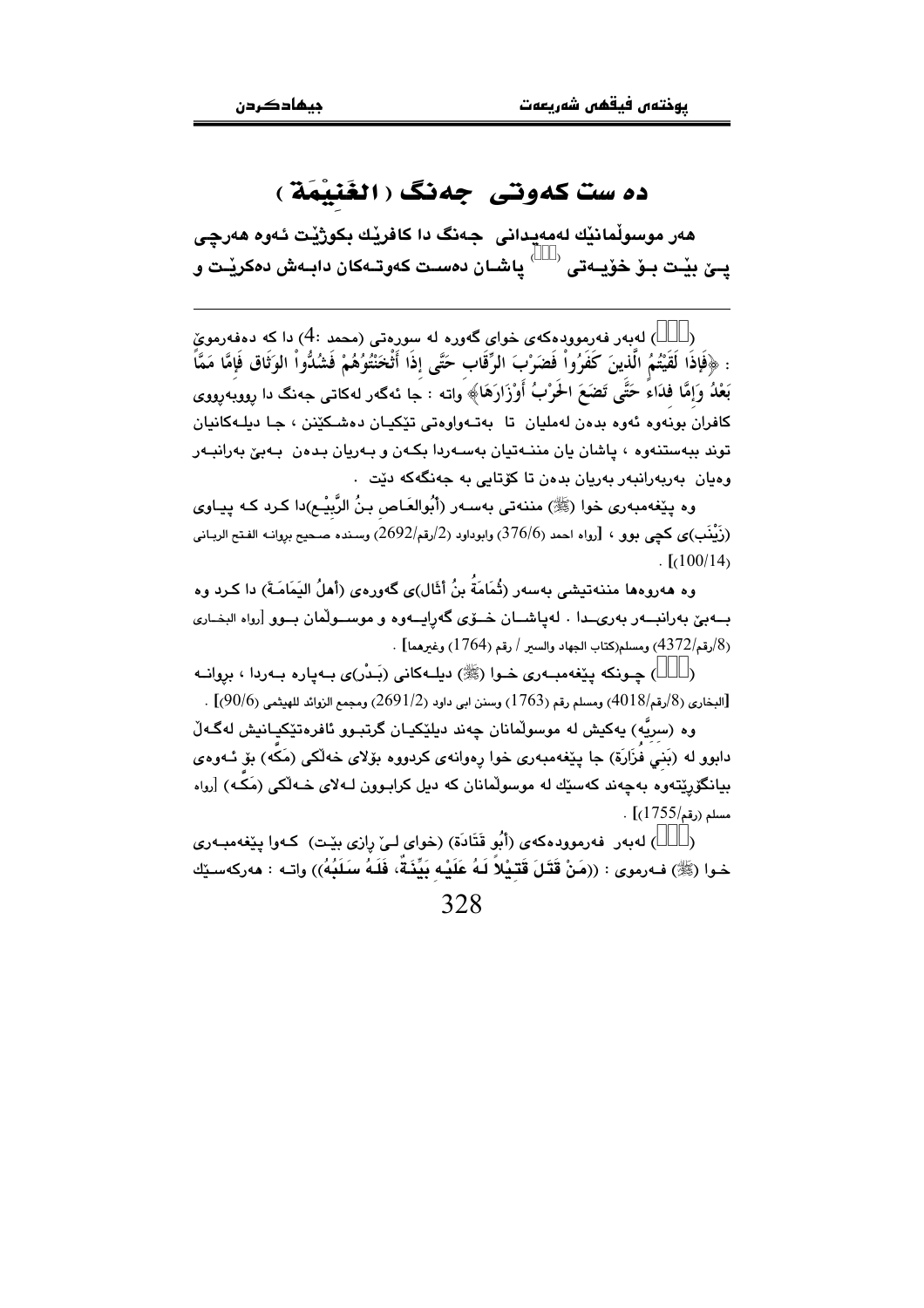دەكريتە يينج بەشەوە بەشيكى ييشەوا دابەشى دەكات بەو يىيەي كە خـوای گــهوره دیــاری کــردووه <sup>( )</sup> وه چـوار بهشــهکهی تریــشی دابــهش دهکريٽه سەر ئەوانەدا کە بەشدارى جەنگەکەبان کردووه بۆ ييادە (سَهْم)ٽك و بِيوْ سيوارِيش سيِّ (سَيهُم) — (سَيهُم)يْك بِيوْ جُبوْي و دوق (سَيهُم) يېش بِيْ ولاْخەكــەى – ` ) وە ئــەوەى بەشــى پــێ دەدرێـت دەبێـت پيــاوێكى

کهسٽِك بکوڑيٽ ، بهلُگـهي هــهبيّت لهسـهري ، ئـهوه جـي پيّيــه بــق خوّيــهتي [رواه البخـاري . (1/رقم/3142) ومسلم (1751/1370) وغيرهما] $(1751/1370)$ 

) لهبـهر فهرموودهكـهى خـواى گـهوره لهسـورهتى (الانفـال :41) داكـه دهف رمويٌ : ﴿وَاعْلَمُواْ أَنَّمَا غَنِمْتُمْ مِنْ شَيْءٍ فَإِنَّ لله خُمُسَهُ وَلِلرَّسُولِ وَلِّذِي القُرْبَــي وَاليَتَامَى وَالْمُسَاكِين وَابْنِ السَّبِيلَ﴾ واتــه : وهُبـزانن كــهوا ههرشـتێك دهسـتان دهكـهوێت .<br>ئەوە پێنج يـﻪكى بـۆ خوايـﻪ و بـۆ پێغەمبـﻪر و بـۆ خزمـان و *ھ*ـﻪتيوان و كـﻪم دەسـتان و رێبوارانه . جا زاناڀـان (إتِّفَـاق)ڀـان کـردووه کـهوا دهسـت کـهوتي جـهنگ دهکرێتـه پێـنج بەشەوە ، جا يێنج يەكى بۆ ئەوانەيە كە قورئان باسى كردووە ، چواريەشـەكەي تريىشى ېۆ ئەو جەنگاوەرانەيە كە بەشدارى شەرەكەيان كىردوە ، وە فـەرموودەى خـواى گـەورە ﴿فَإِنَّ لَمَّهُ خُمُسَهُ﴾ زَوْرِبِهِي زَانايان ووتوپانه باس كردني خواي گەورە لەنێوانىياندا ھـﻪربۆ یبرِوْزیَ و (تَبَـرُّك)ه و دانـه پـالّی ئـهم پارهیـه بـوّلای خـوای گـهوره لهبـهر شـهرهفی ئـهو پارهېهپه ، پاش ئەوەي كە ھەمور پٽتج پەكەكبەي داوە پالى خىرى ، ئىەو شويتانەيشى روون کردووهتهوه که دهيئت تٽيدا خهرج بکريٽ .

) لهبهر فهرموودهکهی (إِبْنُ عُمَرٍ) (خوایـان لـیٌ رِازی بیّـت) کـهوا فـهرمووی :  $\lambda$ ((پێغەمبەرى خـوا (ﷺ) لـه رۆژى (خَيْبَـر)دا دەست كـەوتى دابـەش كـرد بـۆ ئەسـپ دوو (سَهُم) و بۆ پيادەش (سَهْم) ێك)) . جا (نَافم) روونـي كـردەوەو فــهرمووى : ئەگــهر پيـاو ئەسپى بێت ئەوە سێ (سَهْم)ى بۆ ھەيە ، وە ئەگەر ئەسپيشى يێ نەبێت ئەوە (سَهْم)ێكى بيق هـه بــه [رواه البخــاري (7/رقــم/4228) ومــسلم (3/383/3/1762) وغـرهمــا ] وفي روابـــه ابــن [ماجــه (2854/952/2)] ((كەوا يێغەمبەرى خوا (ﷺ) لـه رۆژى (خَيْبَـر)دا دەسـت كـەوتى دابـەش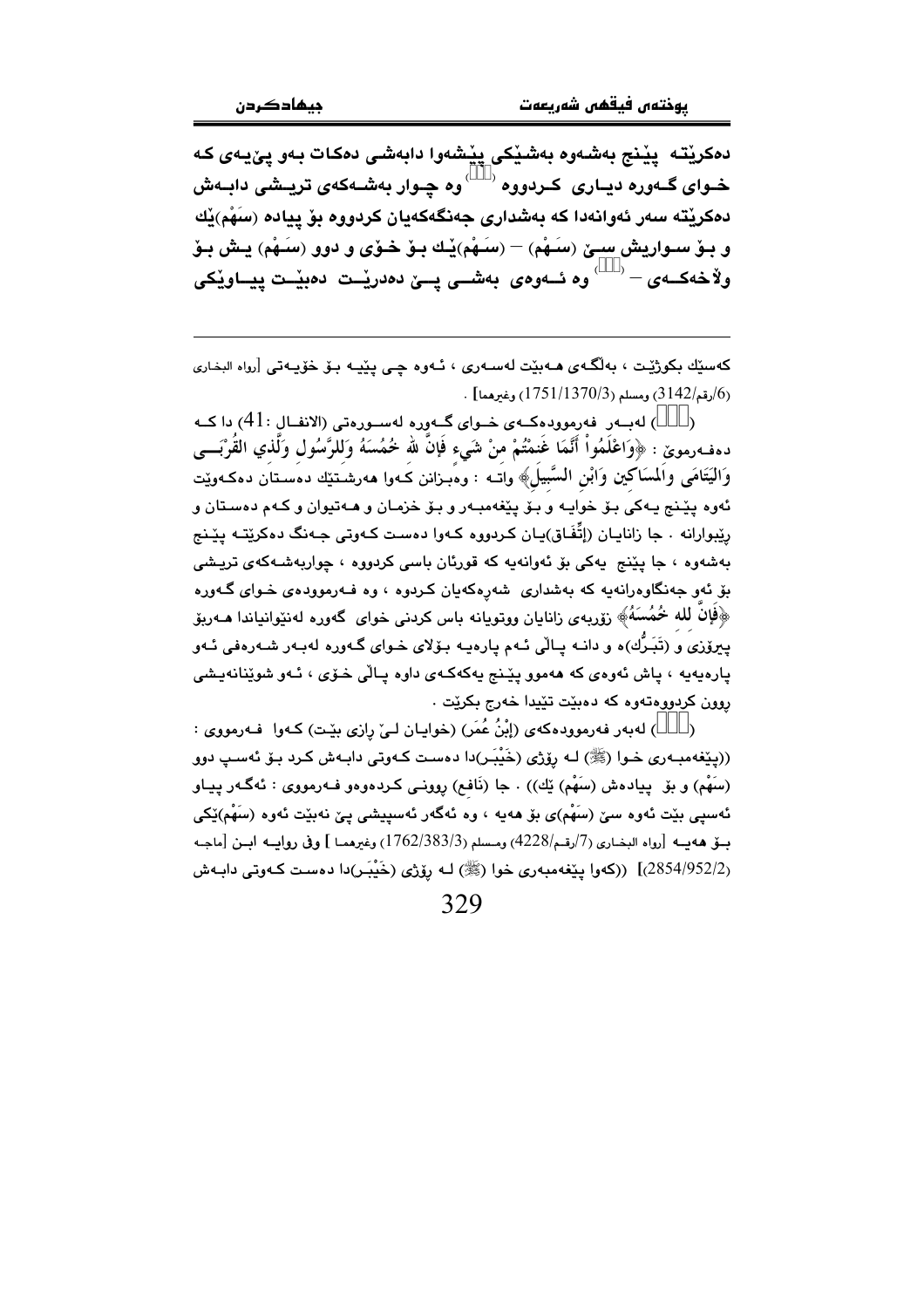ييٰ گهيشتوو بيْت ، ئيتر جياوازي نييه لـهوهدا . ئهگـهر بـههيْز بيْت يـان .<br>لاوازبيّـت جــهنگى كردبيّـت يــان نــه <sup>( \_\_)</sup> بــهلاّم ئــافرەت و كۆيلــه ئەگــەر بهشداریان کرد ئەوە تەنھا بەخششیان یـێ دەدرێت $\langle \rangle$ وه دروستە کـەوا

کرد بۆ سوار سێ (سَهْم) دووی بۆ ئەسىيەکە و (سَهْم) ێِکیشی بۆ يـیاوەکە . [رمو صحیح بروانه صحيح ابن ماجه(2303)].

وه لهبـهر فهرموودهكـهي (إبـنُ عَبَّـاس) كـهوا فــهرمووي : ((يێغهمبـهري خـوا (ﷺ) بهسوار سيِّ (سَهْم)ي دا و بهييادهيش (سَهْم)ێك [رواه البيهقي (293/6) وهو حديث صحيح بروانـه  $\Gamma(1227)$  الإرواء

) عن (مُصنْعَبُ بنُ سَعْد) (خواي ليْ رِازِي بيْت) فهرمووي : (سَـعْد) (خـواي لـيْ  $\lambda$ رازی بێت) وای بینی کهوا فهزلٌ دارترهبهسهر ئهواندا کهله ئهو کهمتر جـهنگیان کـردووه – و دهبێت لهدهست کهوتيش دا لهوان زۆرتري يێ بدرێت – جـا يێغهمبـهري خـوا (ﷺ) فهرمووى : ((هَلْ تُنْصَبَرُونَ وَتُرْزَقُونَ إلاَّ بِضُعَفَائِكُمْ)) واته : ئايه ئێوه سـهر دهخـرێن و رۆزى دەدرينن مەگەر بەلاوازەكانتانەوە [رواە البخارى (6/رقم/2896) والنسائى (3178/45/6) ].

وه فه رمووده کــهى (إسنُ عَبَّــاس) (خوايــان لـــىٰ رازى بێــت) کــهوا فــه رمووى : ((پێغەمبەرى خوا (ﷺ) دەست كەوتەكانى (بَدْر)ى دابەش كرد بەپەكسانى پاش ئـەوەي رويەرو بونـەوەو دەمەقاڭـە رووي دا لــەنێوان ئــەوەي جـەنگى كـردووەو ئــەوەي جـەنگى نهکردووه ، و دابهزینی فهرموودهى خواى گەورە : ﴿وَيَسْأَلُونَكَ عَنِ الأَنْفَالِ﴾ [رواه ابوداود (3/رقم/2737) والمستدرك (131/2) وصححه ابـو الفـتح فى الاقـتراح علـى شـرط البخـارى بروانــه فـتح الغفـار . وقال محمد صبحى حلاق فى تخريجه للروضة الندية بأنه حديث صحيح ].  $(376/2)$ 

(الشَيْخ أَحْمَد مَعْرُوف) (رِهحمهتي خواي ليْ بيْت) دهفهرمويٌ : (وه ئـهوه كهسـهي کهفهرمانده خـرّي رهوانـهي شـوێنێکي بکـات لهبـهر بهرژهوهنـدي سـويـاکه وهك (بَريْـد) و (طَليْعَة) و (جَاسَوس) هـﻪموويان (سَـهْم) يـان يـێ دەدرێت ئەگـﻪر بەشـدارى جەنگەكـﻪش نهكەن وەكو بە(عُثْمَان) درا لەرۆژى (بَدْر) دا)) بروانە [(حجة الله البالغة) (176/2)] .

) له به ر فه رموود هکه ی (إِبنُ عَبَّاس) (خوایان لـی واِزی بیّـت) کـهوا (نَجْـدَة بـنُ عَامر الحَرُوري) ڇهند پرسپارٽِکي ليٰ کرد ، پهکٽِك لهوانــه ئاپــه کۆپلــهو ئــافرهت ئامــادهي دهست کهوت دهبن ؟ ئايه هيچ بهشيان پێ دهدرێت؟ جا ئهويش لهوهلاّمىدا فــهرمووى :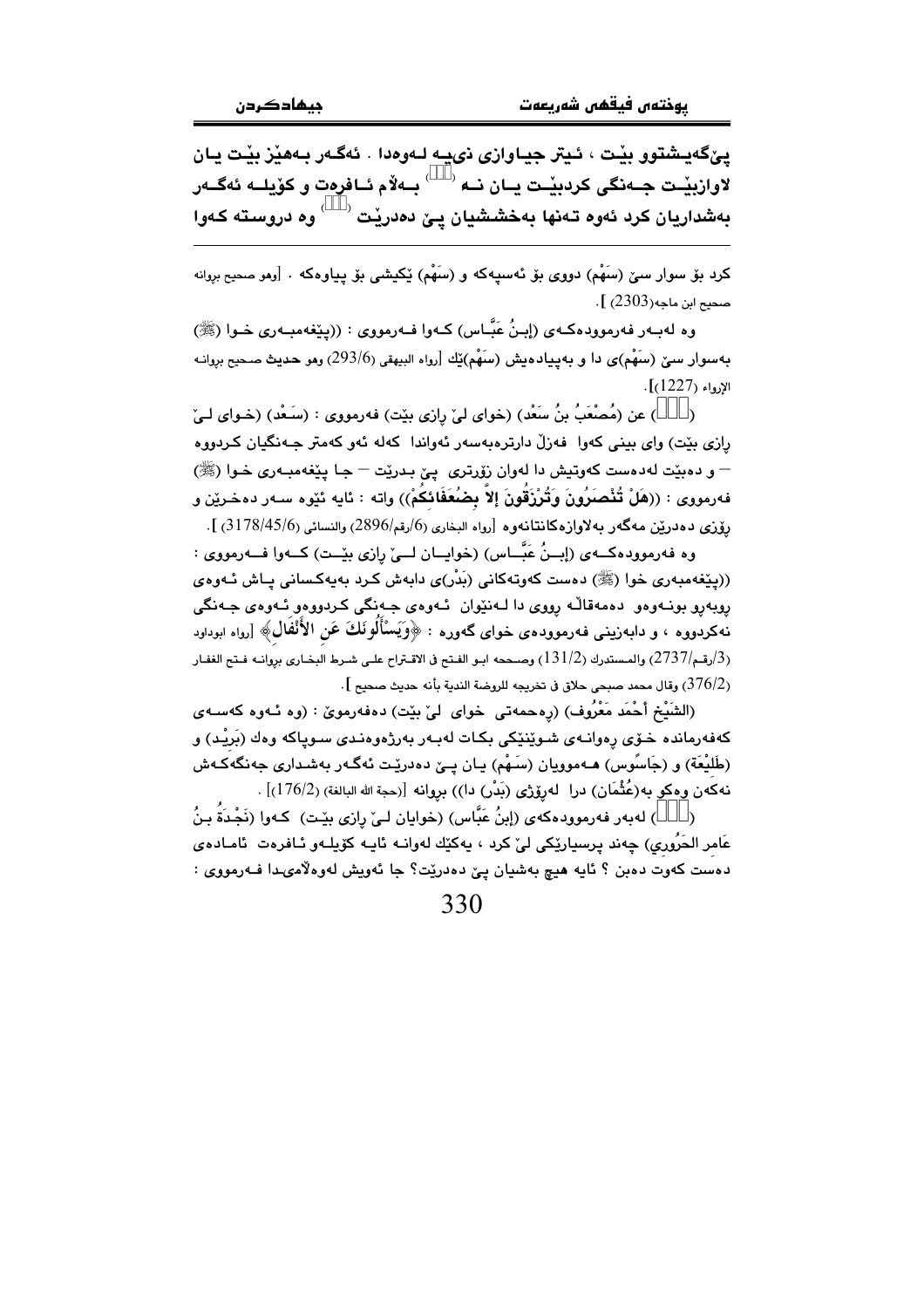يێشەوا بىۆ ھەنىدێك لەسىوياكە ، ھەنىدێك لـە دەسىتكەوتەكانيان بـەتالانى  $^{\circ}$  بداته خۆيان جگه لەوبەشەشيان كـه لەگـەلّ سىوپادا يێيـان دەدرێت ' وه  $^\circ$  بۆيشى ھەيە بەشێك بۆ دڵ راگیراوان دابنێت ئەگەر بەباشى زانى  $\bullet \bullet$ <sup> $($ </sup>

((هیچ بەشێکی دیاریان نىييە مەگەر ھەر تەنھا بەخششێکیان یێ بدرێت .....)) [رواه مسلم  $\cdot$ [(1812/1445/3)

وهله (لَفظ) ێِکيتردا فەرمووى : ((يێغەمبەرى خوا (ﷺ) ئافرەتـانى لەگـەلْ خۆيانـدا دهبرد بوّ غهزا ، جا تیماری بریندارانیان دهکرد وه لهدهست کهوت بهخششیان ییّ دهدرا ، بهلام بهشي تايبهت (سَهْم) ئەوە بۆ يانيان دا نەئەنا)) [رواه مسلم (1444/3/1|18] .

وه فهرموودهکهی (عُمَیْر)ی مهولای (أبی اللُّحْم) (خوایان لیٌ رازی بیّت ) فــهرمووی : ((لهگهڵ گەورەكەم دا دەرجووم رۆژى (خَيْبَر) ، وه من كۆيلە بووم ، جـا هـيـچ لـه دەسـت كەوت بەشم نەدرا بەلام لەشتى ناو ماڵە شمـشێرێكم پـێدرا ، وەكاتێك لەشـانم بكردايـە دهمكێــشا لهشــوێني خــوّم [ رواه ابــوداود (3/رقــم/2729) والترمــذي (1600/58/3) وابــن ماجــه (2855(952/2) وغيرهم وهو حديث صحيح بروانه الإرواء (1234) وصحيح ابن ماجه (2304) ].

) له بـهر فـهرموودهکه ی (عَبْدُالله بن عُمَر) (خوایان لیّ رازی بێت) کهوا فـهرمووی : ((پێفهمبهری خوا (ﷺ) جاری وا ههبوو ههندێك لـهو (سـریَّه)انـهی كـه دهینـارد دهسـت كەوتـﻪكانيانى دەكـردە تـﺎلانى بـۆ خۆيـان بەتـﻪنها تايبـﻪت بێت جگـﻪ لەبەشـى سـوياكە بهگشتی ، وه پێنج یهك له ههموو ئـهوهدا پێویـسته)) [(رواه البخاری (3/135/237/6) و مسلم  $. [$  (1750/1369/3)

) لهبـهر فهرمودهكـهى (عَبْـدُالله بـن مَـسْعُود) (خوايـان لـيّ رِازي بيّـت) كـهوا  $\lambda$ فهرمووي : ((کاتێِك که رۆژی (حُنَـيْن) بـوو پێغهمبـهری خـوا (ﷺ) چـهند کهسـێکی پـێش خست له دابهش کردنی دهست کهوتهکاندا جـا سـهد (100) ووشـتری دابـه (الأقْـرَعُ بـنُ حَابِس) وه ئەوەندەش بـه (عُیینـه) ، وه بەشىپچەند كەسىيّك لـه پیـاوه گـەورەكانى دا و يٽِـــشي خــــستن لــــه دابهشــــکردنهکهدا ، پياوٽِـــك ووتـــــي : وه (الله)ي ئــــهم دابهشکردنهدادیهروهرانه دادیهروهرانه نـهبوو و بـۆ خـوای گـهوره نـهبوو ، منـیش ووتم : وه(الله)ي ئەمە بە يێغەمبەرى خوا (ﷺ) رادەگەپەنم ، جا يێم راگەپاند ، ئەويش فەرموي : ((فَمَنْ يَعْدِلُ إِذاْ لَمْ يَعْدِلِ اللهُ وَرَسـولَهُ ؟ رَحـمَ اللهُ مُوسـَى قَدْ أُوذِيَ بِأَكْثَرَ منْ هَذَا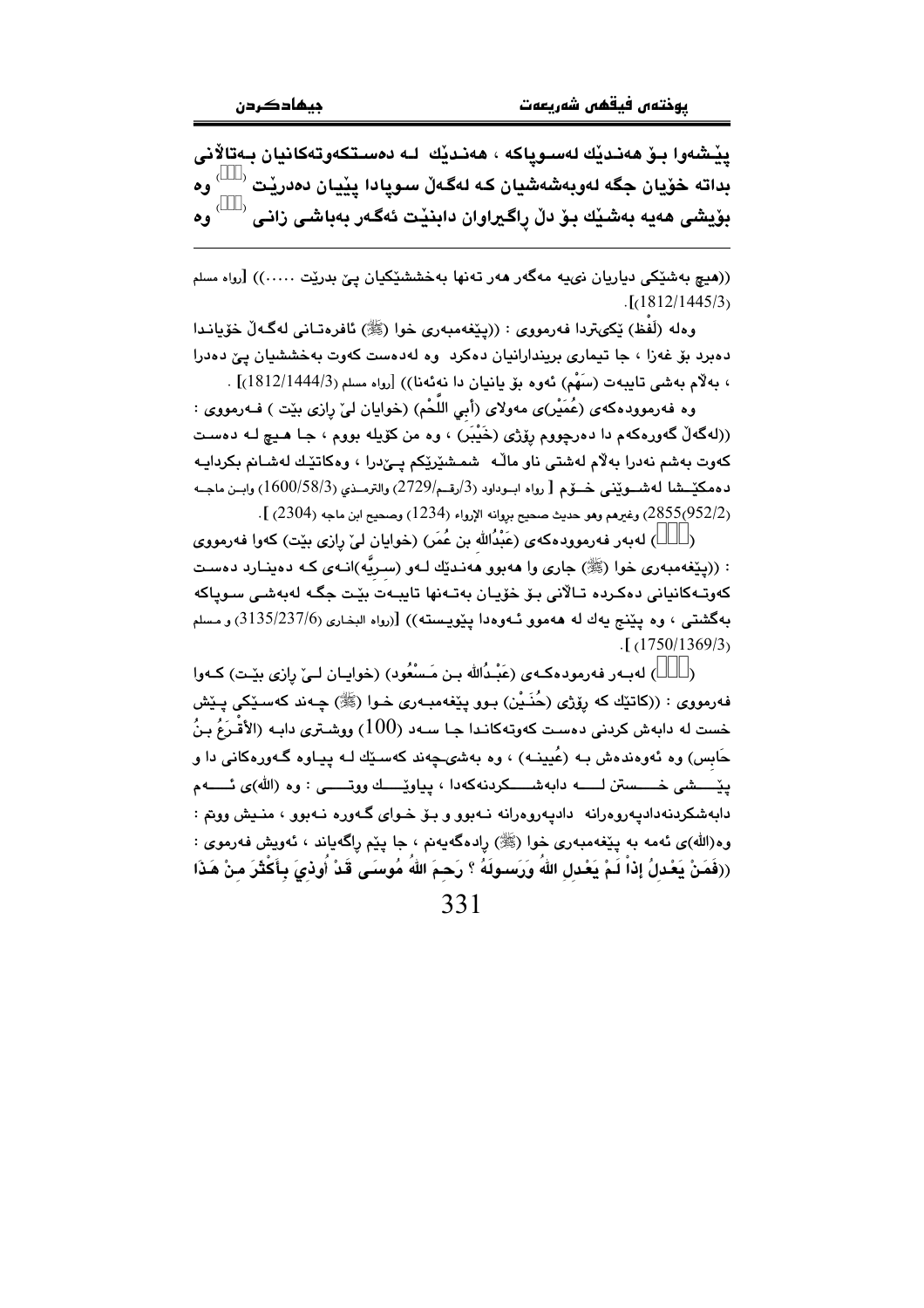پێشەوا خۆيشى بەشى خۆى ھەيە وەكو موسىوڵمانانىتر لەگەڵ ھەڵبژاردە  $^{\rm )}$  الصَّفى) يش دا كەبۆى تەرخان دەكريْت $^{\rm (}$ 

فَصَنِبَرَ)) واته : جاکێ دادپهوهري دهکات ئهگهر خوا و پێغهمبهرهکهي داد پهروهرنـهبن ؟ رهحمهتی خوا له (مُوسی) بێت بهراستی لهمـه زیـاتر ئـازار درا و هـهر ئـارامی گـرت [(رواه  $(1026/739/2)$  البخاري (6/رقم3150).

وه لهبهر فهرموودهکهي (أَنَس) (خواي ليّ رازي بيّت) کهوا فهرمووي : ((پيّغهمبهري خوا (ﷺ) دەست كەوتەكانى دابەش كردە سەر گەورەكانى (قُرَيْش)دا بـۆ دلّ راگرتنيـان و بهشي (أنْصَار) و (مُهَاجِرين)ي نهدا)) . البخاري (6/رقم3146) و مسلم (733/2/1059)] .

وه مهبهست به پیاوه گهورهکان : ( (أَبُو سُفْيَان بنُ حَرْبٍ) و (سُـهَيْلُ بـنُ عَمْـرُو) و (حُوَيْطبُ بنُ عَبْد العُزَّى) و (حَكيْمُ بنُ حزَام) و (صَفْوانُ بنُ أُمَيَّة) ) يه …

) لەببەر فەرموودەكمەي (عَائىشَة) (خىواي لىيْ رازى بِيّت) كىەوا فىەرمووى : (صَفَيَّة) ی خَيْزانی يَيْغهمبەر لـه هەلْبـژاردە (الـصَّفى) بـوو [رواه أبـوداود (3/رقـم/2994) و مـو  $\,$ حديث صحيح وروى البخاري (5/رقم2235) عن أنس بن مالك نحوه $\,$  .

وه لهبهر فهرموودهکهی (يَرْيِدُ بنُ عَبْدالله بـن الـشُّخَيْر) کـهوا فـهرمووی لـه (مربَـد) — گەرەكێ<mark>ك</mark>ە لـﻪ بەصـرە<sup>\_</sup> بـووين پياوێـك <mark>ھاتــە ژور</mark>رەرە پارچـﻪ پێـستێكى پـێ بـور جـا خويٚندمانەوە تێيد نوسراو بوو ((منْ مُحَمَّدٍ رَسُول الله إِلَى بَنى زُهَيْر بن أقَيْشَ إِنَّكُمْ إِنْ شَـهدْتُمْ أَنْ لاَ إِلَـهَ إلاَّ اللهُ وَ أَنَّ مُحَمَّداً رَسُـولُ الله وَ أَقَمْـتُمْ الـصَّلاةَ وَ آتَيْـتُمُ الزَّكَـاةَ وَ أَكَيْتُمُ الخُمْسَ منَ المَغْذَمِ وَ سَهْمَ الذَبِيِّ (ﷺ) وَسَهْمِ الصَّفْيِّ فَأَنْتُمْ آمِنُونَ بِأَمَانِ الله وَرَسُولِه)) واته : له (مُحَمَّد)ى نێرراوى خـواوه بـۆ (بَنـى زُهَيْـر بـن أُقَـيْش) ئهگـهر ئێـوه شایهتیتان داوه کهوا هیچ خوایهك نىيه شایهن پهرستن بێت جگه له (الله) و (مُحَمَّد)یـِش نٽرراوي خوابه و نوٽژتان کرديٽت و زوکاتتان دايٽت و پٽنج بهکي دوست کـهوتتان دايٽت لهگەلٌ پەشى پېڭغەمبەرى خواپش دا (ﷺ) و لەگەلٌ ھەلّىژاردەدا ئەورە ئێورە لە ئەمانى خواق ئهماني پيّغهمبهر دان ، جا ووتمان : کيّ ئهمـهي بـۆت نوسـي ؟ ووتـي : پيّغهمبـهري خـوا (ﷺ) [رواه أبو داود (3/رقم 2999) و النسائي (134/7/134/7) و أحمد (7/57 و 363) وهـو حديثـصحيح  $\sim$ بروانه صحيح النسائي (3866)] .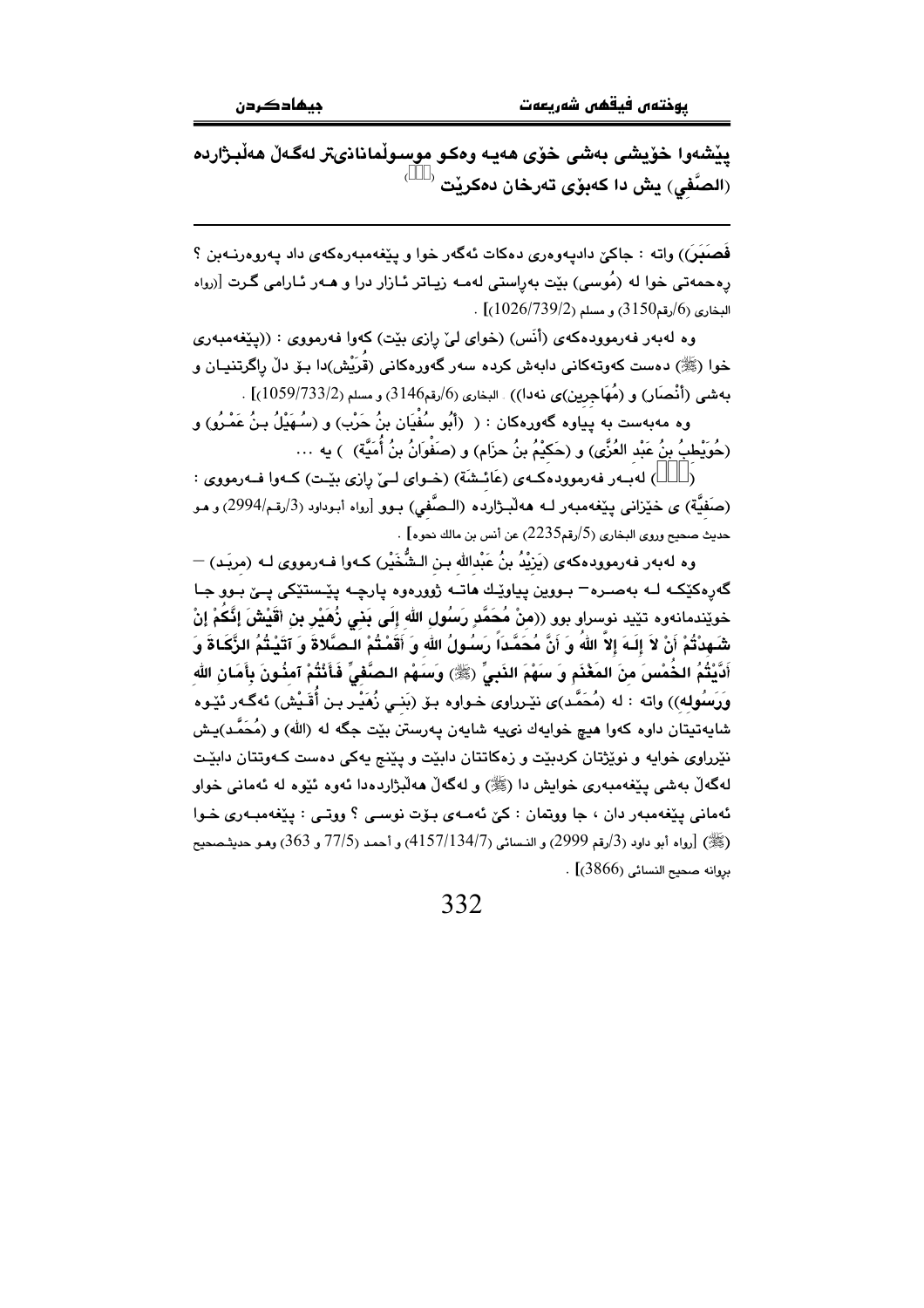وه ئهگەر شتى موسوڵمانێك گێرايـهوه كـه لـهیێش دا كـافران بـردو بوويـان ئەوە دەدريقەوە بەخۆى <sup>( )</sup> وەييىش دابەش كردنى دەست كەوت حەرامە ليٰ ي بيريْت  $\langle\quad \rangle$  يا سوودي ليٰ وەربگريْت مەگەر خواردن بيْت يان ئاڵفي ولأخ بيْت ل

وه لــه (الـشُّعْبِي) (رەحمــهتى خـواي لِيّ بيّـت) پرسـيار كـرا لــهبارەي (الـصَّفىِّ)ەوه فهرمووي : ((يێغهمبهري خوا (ﷺ) (سَهْم) ێکي ههبوو پێي دهوترا ههڵبژارده (الـصَّفى) . ئەگەر ويستى ھەبوايە بەندەيەك دەبوو يان كەنيزەيەك يـان ئەسـيێك ، يـێش يێـنج يـەك هه لّيد ه بِرَّارد [رواه ابوداود (3/رقم/2991) والنسائي (4156/34/7) وهو صحيح الاسناد بروانه صحيح سـنن النسائي (3865)] .

) لهبهر فهرموودهكهي (إِبْنُ عُمَرٍ) (خوايـان لـيٌ رازي بيّـت) كـهوا فـهرمووي :  $\rightarrow$ ((ئەسىيێكى رۆيىشت و كەوتــە دەسـتى دەوژمــن ، جـا كاتێـك موسـوڵمانان ســەركەوتن بەســـەريان دا ، ئەســـيەكەي يېْدرايــــەوە لەســـەردەمى يێغەمبــــەرى خـــوا (ﷺ) وە بەندەپەكپىشى رايكىرد و رۆپىشتە نـاو رۆمـەكان ، جـا كاتێـك موسـولْمانان سـەركەوتن بهسەريان دا (خَالدُ بنُ وَليد) بۆى گێرايەوە ، يـاش يێغەمبـەرى خـوا (ﷺ) )) [رواه البخـارى  $(3067/\epsilon)$ رقم)

) لەبەر فەرموودەكەي (بُرَيْدَةَ) بروانـه (پ $(671$ ) وە لەبـەر فـەرموودەي تـرى  $\lambda$ روِّر لهوانه فهرمووڊه کهي (اُنُو هُرَيْرَة) (خواي ليّ رازي بيّت) له پهسهرهاتي ئهو پهنده پيهي يٽِغەمبەرى خوا (ﷺ) كە تېريك لـىٰ ي دا و كوشـتى جـا ھـاوەلانى يێغەمبـەرى خـوا (ﷺ) فهرموويان : ((شههيد بووني ييرۆز بێت ئـهى يێغهمبـهرى خـوا (ﷺ) )) يێغهمبـهرى خـوا (ﷺ) بِش فەرمورى : ((كَلَّا وَالَّذِي نَفْسُ مُحَمَّدٍ بِيَده إِنَّ الشَّمَلَةَ لَتَلْتَهِبُ عَلَيْه ذَارَاً أَخَذَهَا منْ الغَنَائم يَوْمَ خَيْبَرٍ لَمْ تُصِبْهَا المَقَاسِمِ)) واته : نهء ، بهوكهسهى كه نهفسى موحه ممه دی به دهسته ، دهست مالّهکه بهسهریهوه ئاگری تیّبهر داوه ، کهوا له دهست کەوتەکان بردو بووى لەرۆژى (خَيْبَر)دا ، يـێش ئـەوەي دابـەش بکرێت ، جـا خەلكەكـەي راچهڵهکاند ، تا پیاوێك (شیراك)ه نهعلێك پان دوو (شیراك)ه نـهعلی ٍ هێنـا و فـهرمووی :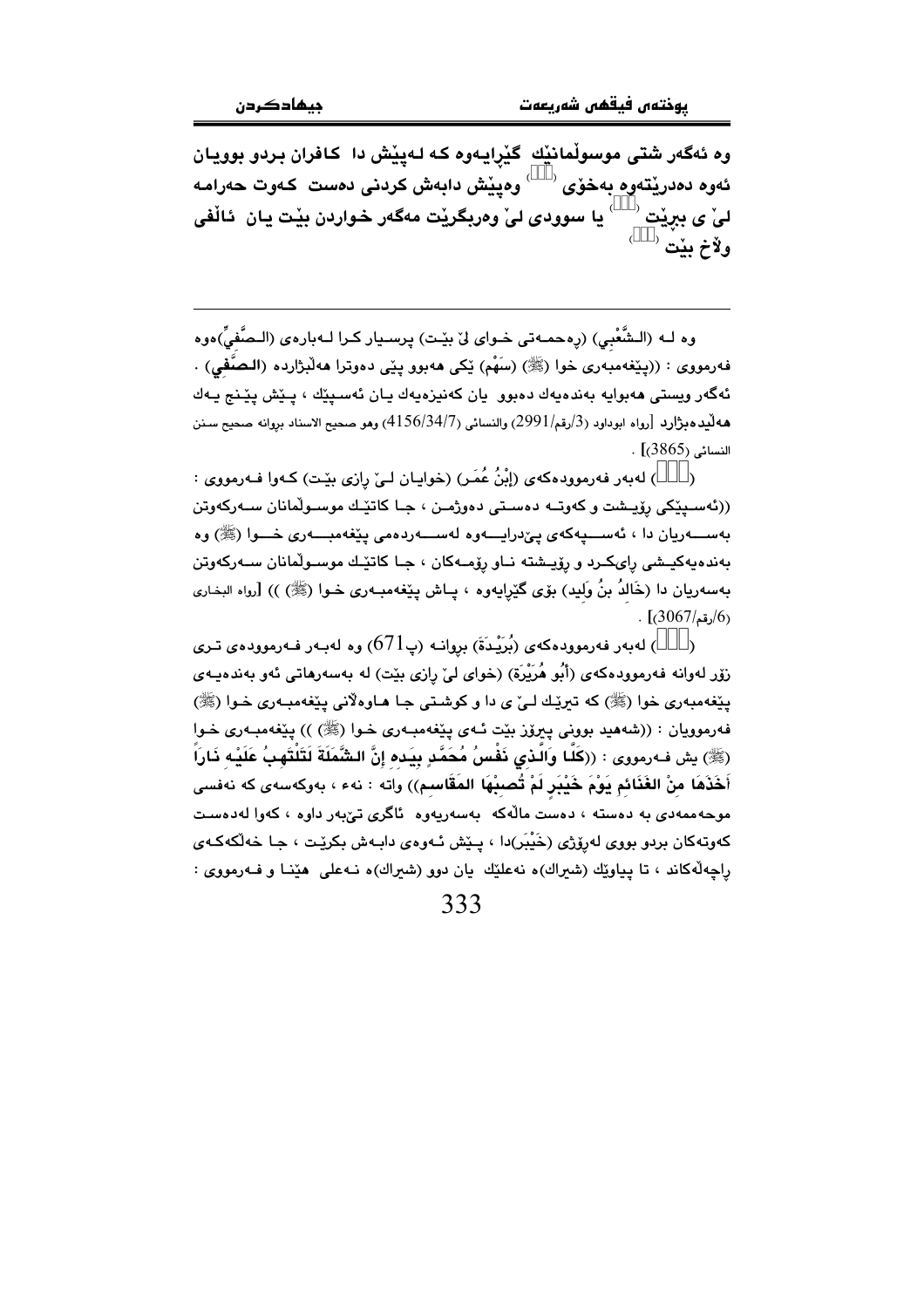وه ئەگەر ئەو دەست كەوتـە زەوي بـوو ئـەوە دەكەوپتـە دەستى يێشەوا ، ئەگەر بەباشى زانى ئەوە دابەشى دەكات وەكو دەست كەوتەكانىتر يان دابەشى ناكات بەلام بەرھەمەكەي دابەش دەكات بەسەر ئەو جەنگاوەرانـەدا كـه بەشدارى رزگـار كردنيـان كـردوه ، يـان بەرھەمەكـەي تايبـەت دەكـات بـۆ

((شَرَاكَ منْ ذَارٍ أَوْ شَرَاكَانِ منْ ذَارٍ)) واته : شيراكيْك له ئاگر يان دوو شيراك له ئاگر [رواه . البخاري (11/رقم/6707) ومسلم (1/108/15) وغيرهما]

وه ئیمامی (النَّوَوی) یهك دهنگی (إجْمَاع) زانایان دهگێرِێتهوه لهسـهر ئـهوهی كـهوا لەدەست كەوت بردن يێش دابەش كردنـى لەتاوانـە گەورەكانـە . بروانـە [شـرح صـحيح مـسلم  $\lceil (217/12) \rceil$ 

) لهبـهر فهرموودهكـهى (رُوَيْفـمُ بـنُ ثَابـت) (خـواى لــىٰ رِازى بيْـت) كـهوا  $\lambda$ يثِغەمبەرى خوا (ﷺ) فەرمووى : ((مَنْ كَانَ يُؤْمِنُ بِـالله ۖ وَاليَـوْمِ الآخـر فَـلا يَرْكَـبْ دَابَـةً منْ فَيء المُسْلميْنَ حَتَّى ۖ إِذَا أَعْجَفَهَا رَدَّهَا فَيْه ، وَمَنْ كَانَ يُؤْمِنُ بِالله وَاليَوْم الآخر فَلا يَلْبَس ثَوْبَاً منْ فَىء المُسْلميْنَ حَتَّى إِذَا أَخْلَقَهُ رَدَّهُ فيْه)) واتـه : هەركەسـێك بـاوهږي بـهخوا و بـهږێژي دوايـي ههيـه بـا سـواري ولاخێـك نـهبێت لهدهسـت كـهوتي موسولْمانان هەتا كاتێك لەر دەبێت بیگێرێتەوە ، وە ھەر كەسێك باوەرى بەخواو بەرۆژى دوایی هەبە یا چل و پەرگێك لەدەست كەوتى موسولْمانان لەپەر نەكات › تـا كاتێـك كـۆنى دهكـات مىگێرێتــهوه [رواه ابـوداود (3/رقـم/2708) وغـيره وهـو حـديث حـسن حـسنه الحـافظ فى الفـتح (256/6) وحسنه الالباني في الإرواء (2137) وصحيح الجامع (6507) ].

وه لهبهر فهرموودهکهي (اِبْنُ عُمَرٍ) (خوابان ليّ رازي بيّت) کهوا دهيفهرموو : ((ئێمـه لهکاتی غهزا کردنمـان دا هـهنگویْن و تریْمـان دهسـت دهکـهوت ، دهمـانخوارد و بـهرزمان  $(3154/\epsilon)$ نه دهکردهوه)) [رواه البخاری (6/رقم/3154)]

جهماوهري زانابان دهفهرمن : دروسته سوود وهرگرتن لهخواردن و ئالفي ولآخ لـهده ست کەوتى جەنگ يێش دابەش کردنيشى ئيتر پێشەوا روخسەتى دابێت يان نەء .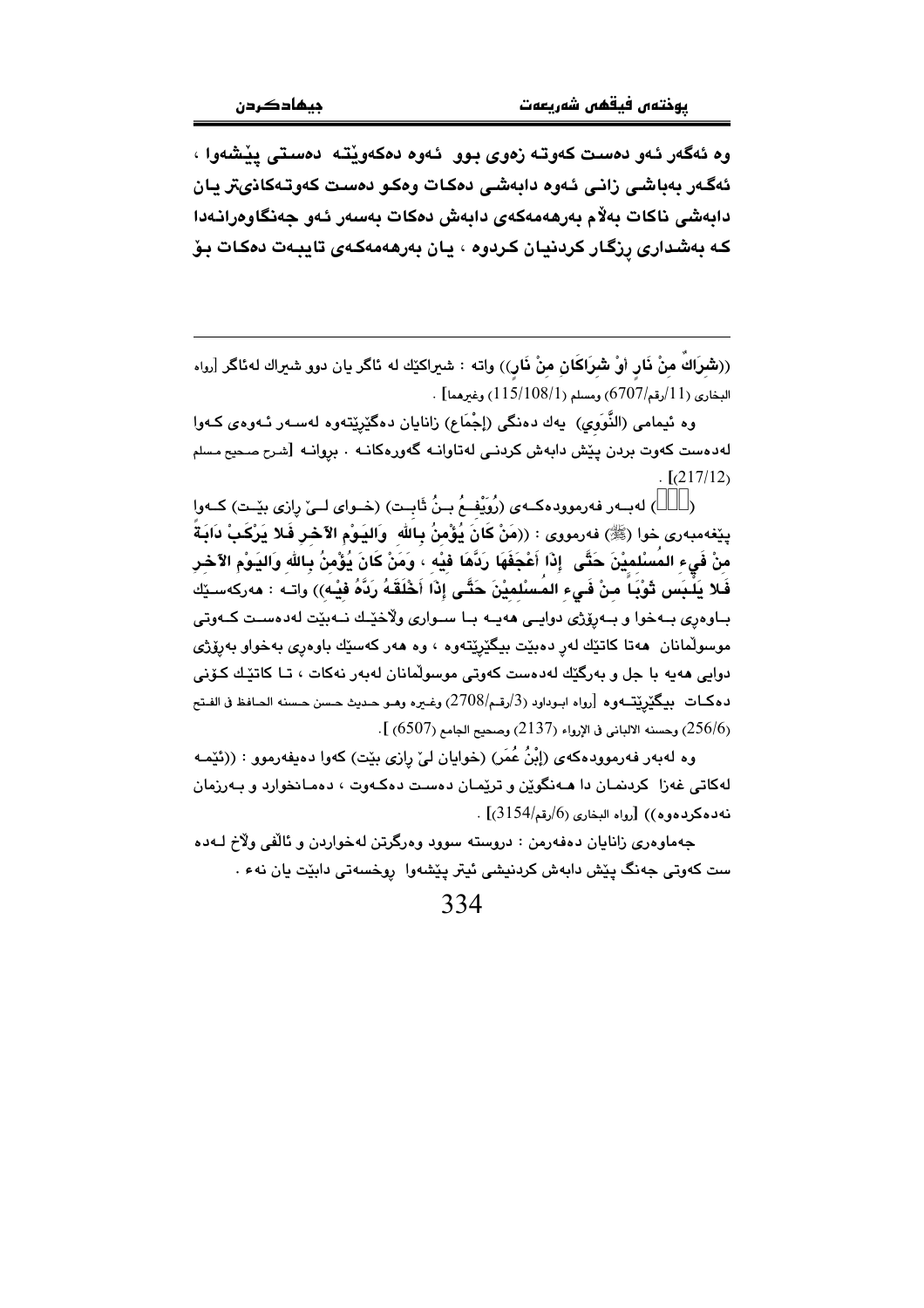خەزىنـەي موسىولْمانان(بَيْتُ المَال) ` \_ ' وه ئـەو دەست كەوتـەي كـە بـەبىّ جـهنگ دەسـتى موسـولْمانان دەكـەويْت (الفَـئ) وەكـو ييْـنج يـەكى دەسـت کەوتى جەنگ دابەش دەكر<u>ن</u>ت <sup>(</sup>

سەرانە (الجِزْيَة) لەسەر (أَهْلُ الذَّمَّة )

يێويسته لەسەر يێشەواي موسوڵمانان كەوا رازى بێت بەدامەزراندنى (عَقَد)ي سهرانه لهگهلٌ خاوهن ِ کتيْدهکان دا – وهکو جوولهکه و گاوور – وه لهگەڵ ئەوانەيش دا كەوا گومانيان لىٰ دەكريْت كەوا خاوەن كتيْب بن

وه هاوهلانیش وازیان لهو زهویانه دههێنا که دهستیان دهکهوت لهزۆر شـوێن دا بـۆ ئــهوهى هــهموو موســولّمانان تێڀــدا بهشـدار بــبن ، ئهمــهش ڕاو و بۆچــوونى جــهماوهرى (صحابه)ی پیّغهمبهر بووه وهخهلیفه راشدیه کانیش کاریان بهمه کردووه

) لەبەر فەرموۋدەي خواي گەورە لە سىورەتى (الحشر :7) كـە دەفـەرمويّ : ﴿مَا أَفَاءَ اللَّهُ عَلَى رَسُولُه منْ أَهْلِ القَرَى فَلله وَللرَّسُولِ وَلــــذي القَرْبَــــى وَاليَتَـــامَى وَالمُسَاكَيْنِ وَابْنِ السُّبَيْلَ﴾ واته : ئـهو دهست كهوتـهي كـه بـيّ جـهنگ خـواي گـهوره بـه پێغەمبەرەكەي داوە . لە خەلكى ئاواپەكان ، ئەوە بۆ خواپە و بۆ پێغەمبەرەو بۆ خزمـان و ههتيوان و كهم دهستان و رييوارانه .

) (الذَّمَّة) واته : بِـهيمان و ئـهمين بـوون ، وه (أهـلُ الذِّمَّـة) ئـهو هـاوهلٌ بريـار دەرە (مَشْرك)ە خاوەن كتێبانەن كە سەرانە دەدەن بە يێشەواي موسىولْمانان بەرانبـەر به پاراستنی سەرو مالّیان ، جا ئەوپش دلّنیایان دەكات كەوا لە ئاسايش دا دەبن لەلاپـەن موسولْمانانهوه ، وه دەولْهتى ئىسلام پارێزگارى له خوێن و ئابږوو مالْيان دەكات .

<sup>)</sup> چونكه پێغهمبهرى خوا (ﷺ) زەوى (بَني قُرَيْظَة و بَني نَضير) يشى لـهنێوان موسولْمانان دا دابهش کرد وه نیبوهی تـریش تـهرخان کـرد بـۆ ئـهو (وَفَـد)انـهى کـه داده بەزىينە لاى وە بۆ پێويسىتى وكارە گشتيەكان)) [رواە ابوداود (3/رقم/3010 ، 3012) واسنادەما صحيح بروانه تحقيق محمد صبحي على الروضة الندية (756/2)] .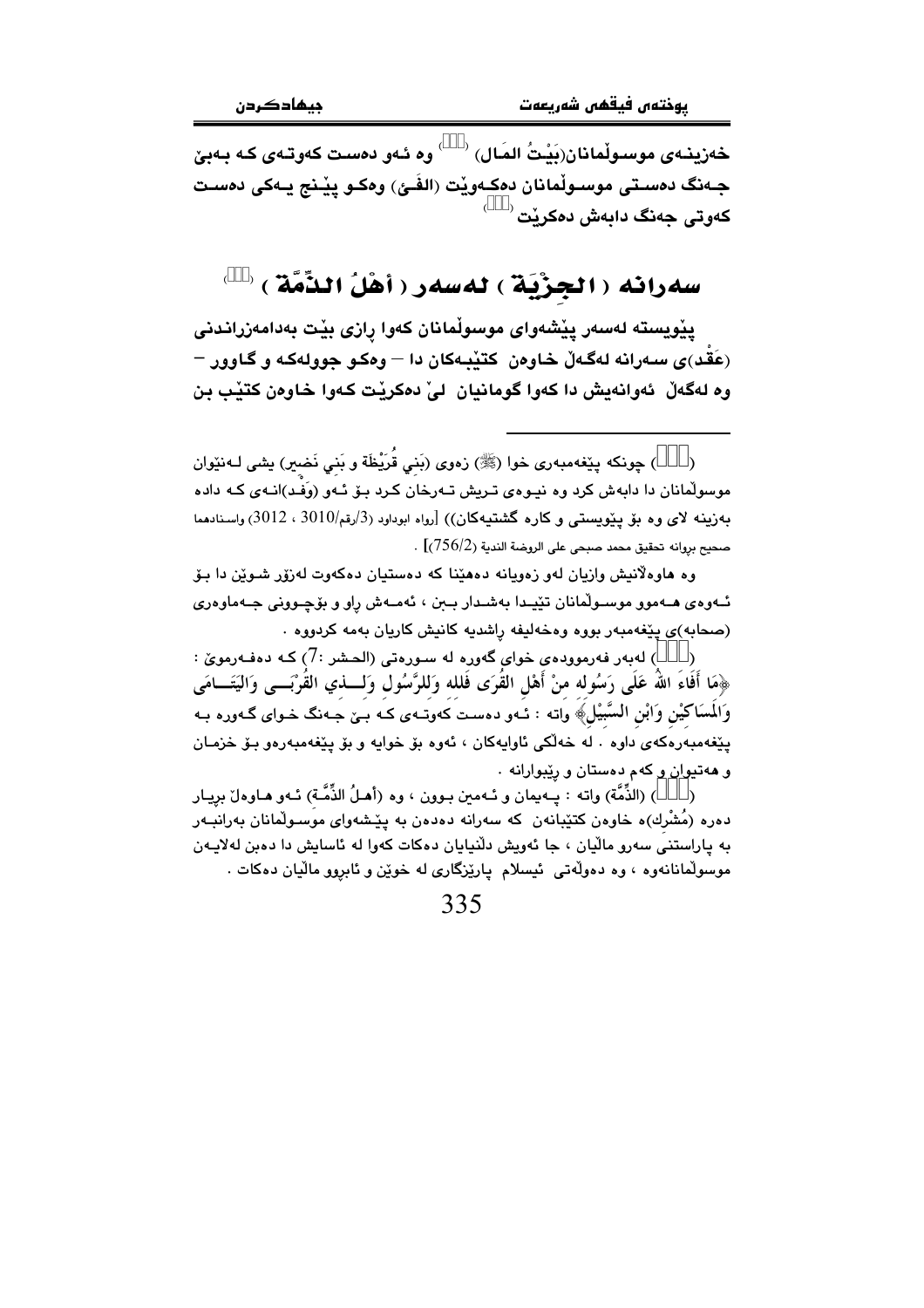$\rightarrow$  ومکو ئاگر پەرستەکان $\rightarrow$  ئەگەر ترسى نەبێت لـەفێڵ و درۆ کردنيان  $\rightarrow$ بهچوار مەرج :

يەكەم : پياوە پێگەيشتوەكانيان سەرانە بدەن كەلاي كەمى دينارێكى ئالْتوونيه بەيئ $_{\mathbf{3}}$ ى دەست  $_{\mathbf{3}}$ ىشتن و دەولّەمەندى زياتر دەكريْت

لەب ر فەرموودەكــەي خــواي گــەورە لــە ســورەتى (التوبــە :29) دا كــە ( دهفەرموێ : ﴿قَاتِلُوا الَّذِيْنَ لاَيُؤْمِنُونَ بِالله وَالْيَوْمِ الْآخِرِ وَلاَيُحَرِّمُونَ مَا حَرَّمَ الله وَرَسُولَهُ وَلاَيَدينُونَ ۚ دِيْنَ اَخَقِّ منَ الَّذيْنَ أُوتُوا الكَّتَابَ خُتَّى يُعْطَوا الجزْيَـــةَ عَـــنْ ۚ يَـــد وَهُـــمْ صَاغرُون﴾ واته : بجەنگن لەگەلْ ئەوانەداكە باوەريان بـەخواو بـە رۆژى دواپـى ّنىيــە ، وه ئەوەي خواي گەورە - جەرامى كردووە بە جەرامى نازانن ، وە خۆپان دېنىدار بىەئابىنى حـهق و راسـتی ، لهوانـهی کـه کتێبیـان یـێ دراوه ، تـاوهکو بهدهسـتی خۆیـان بـه سـهر شــۆرپیيەوە ســەرانە دەدەن . وە لەبــەر فەرموودەكــەى (بُرَيْــدَة) بروانــە (پ671) وە یێِغهمبهری خوا (ﷺ) خۆی (عَقد)ی سهرانهی لهگهڵ خهڵکی (بَحْرِیْن) و (هَجَر) و (بِمَـن) دا  $\epsilon$ دامەزرانسىد . بروانسە [البغــارى (6/رقــم/3157 ، 3158) و مـــسلم (2961/2272/4) وابـــوداود .  $(1576)$ رقم/1576) والترمذي (2 $(23/20/3)$ وغيرهم] .

) لهبهر فهرموودهکهي (مُعَاذ) (خواي ليّ رازي بيّت) ((کهوا کاتێك پێغهمبهري  $\lambda$ خوا (ﷺ) رەوانەي كرد بۆ (يَمَن) فـﻪرمانى يـێكرد كـﻪوا لەھـﻪموو ييـﺎوێكى يـێگەيـشتوو دیناریِّك وەرگریِّت یان به ئەنـدازەی ئــهوه — دینــار —ه (مَعَـافر) وەرگریّـت )) [رواه ابـوداود (3022/287/8) وهو صحيح بروانه الارواء (1254)] وه (مَعَافِر) : جِوْرِيْكِه له يوْشْـاكـي (يَمَـن)ى " وه له بهر (أَثَر) هكهى (نَافع عَنْ أسْلَم) كهوا (عُمَر) (خواى لىٰ رِازى بيْت) بــوْ فهرمانـدهكانى سوياكاني نووسي ((لاتَضَرْبُوا الجِزْيَةَ عَلَى الذِّساء والصِّبْيَانِ ولاَتَـضْرِبُوهَا إلاَّ عَلَـى مَنْ جَرَتْ عَلَيْه الموسَى)) واته : سەرانه لەسەر ئـافرەت و منـدالٌ دامـەنین وه هـەروەها دايمەنێن لەسەر ھىچ كەسێك مەگەر تووكى بەر عەورەتى ھاتبێت — واتـﻪ بـﺎڵغ بووبێـت — . [رواه البيهقي (195/9) وهو صحيح بروانه الارواء (1255)]

وههەرومها لەبەر (أَثَر)مكەي (أَسْلَم) كەوا (( (عُمرُ بنُ الخَطَّاب) سەرانەي دانا لەسەر خــاوەن ئــاڵتوون چــوار دينــار وه لهســهر خــاوەن زيــو چـل درهــهم لهگــهڵ رۆزىــدانى موسـولْمانان وميـوان داري كردنيـان سـێ رۆژ)) [رواه البيهقـي (95/9) ومـو صـحيح بروانــه الارواء  $(1261)$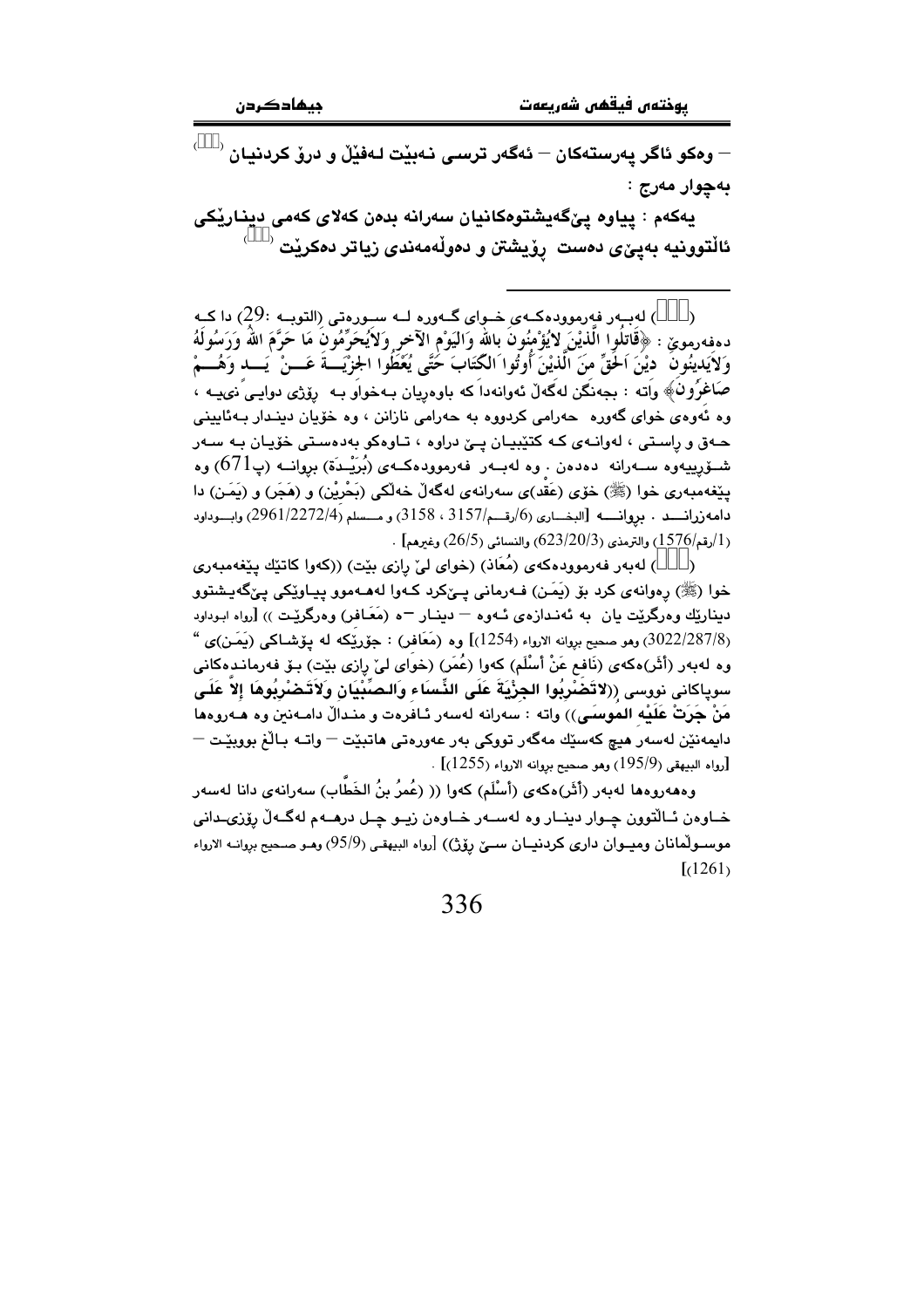دووهم : شەرعى ئيسلاميان بەسەردا جێبەجێ دەكرێت لەوەيدا كە باوەريان يێي ھەيە .  $^{-}$ سۆيەم : باسى ئايينى ئيسلام نەكەن مەگەر بەچاكە چــوارەم : شــتێك نەكـــەن كــەوا زيــانى بــۆ ئيــسلام و موســولْمانان هەبێت . `

جا پێشەوا تەماشاي دەولّەمەندى و ھەژارى دەكات ، لەبـەر (أَثَـر)ەكـەي (إِبنُ أَبـي نَجِيْح) کەوا فەرمووى : بە (مُجَاهد)م ووت : ئايە بۆ خەلکى (شَام) سەرانەيان چوار دېنارە بهلاّم خهلکی (یَمَن) یـهك دینــاره؟ فــهرمووی : ئــهوه بــهییی دهسـت رۆیـشتن و دهسـت نهروّيشتن دانراوه — خهڵكي (يَمَن) له خهڵكي (شَام) ههژار ترن [رواه البخاري (257/6) تعليقاً  $\sim [ (1260)$  ووصله غيره وهو صحيح بروانه (الارواء) (1 $260$ )

) لەبەر فەرموودەكـەي خـواي گـەورە ﴿وَهُمْ صَاغِرُونَ﴾ ئىمـامى (الـشَّافعْي)  $\overline{\phantom{a}}$ لەواتاكەيدا دەفەرمويّ : ئەوەپە (أَحْكَـام)ى ئېسلاميان بەسـەردا جىِّبـەجىّ بكريْـت ، ولەبەر فەرموودەكەي (أَنَس)يش كەوا كابرايەكى جوولەكە سـەرى (جَاريَـه)يـەكى لـەنێوان دوو بهرد دا يان كردهوه ، جا يَيْغهمبهري خوايش (ﷺ) سهري لهنێوان ئـهوي دوو بـهرددا يان كردەوە [كە فەرموودەكە لەباسى تۆلە سەندنەوەدا باسمان كرد] .

وہ لهبهر فهرموودهکهی (اِبْنُ عُمَر) (خوابان لیّ رازی بیّت) ((کـهوا بیّغهمبـهری خـوا (ﷺ) دوو جوولهکهيان بِقِ لاي هَيْنا که زينايان کردبوو پاش ژن هَيْنان و شـوو کردن ، جا ئەويش ھەردووكيانى بەرد باران كرد)) [رواه البخارى (3/رقم/1329) ومسلم رقم(1699)] .

وه ئەوەپشى كە باوەريان يېرى نىيە ، شەريعەتى ئېسلاميان بەسەردا جېبەجى ناکریت وهکو مهی خواردنهوه ، مهگهر لهوشتانهدا که خۆیان بهرزی بکهنـهوه بـۆ دادگـای ئيسلام ئەوكاتە داوەر بەشەرعى ئيسلام داوەرى نێوانيان دەكات .

) وهکو باس کردنی پیفهمبهری خوا (ﷺ) بهخرایه یان باس کردنی قورئان یا  $\lambda$ مەرشتێكىتر كەوا تانە بێت لە ئايينى يېرۆزى ئېسلام .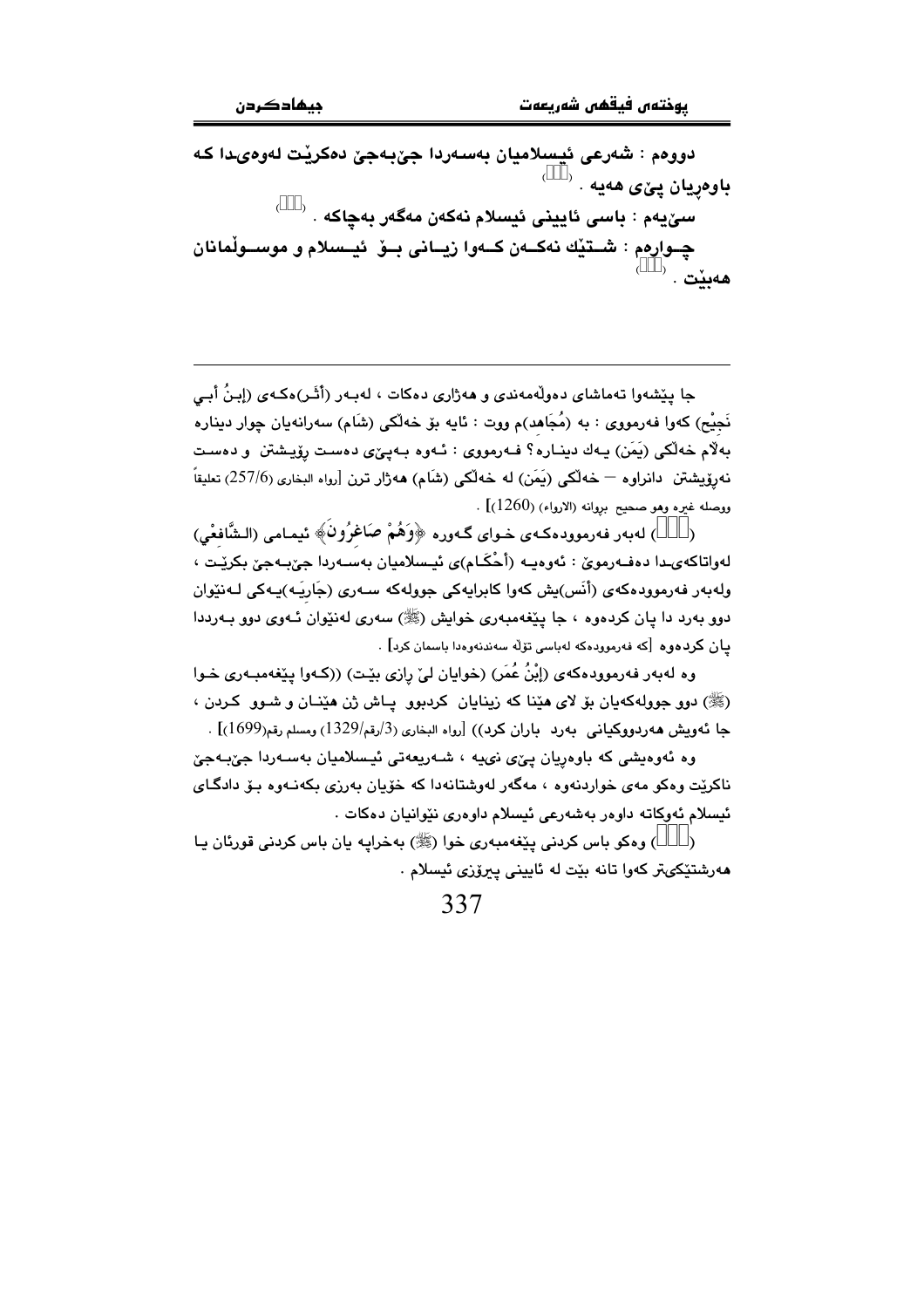) وهك دالَّده داني سيخور (جَاسُوس) يان ئاگادار كردنهوهي دوژمن لهكهم و كورِي  $\lambda$ موسلّمانان و خالّه لاوازهکانیان ، یان ئاشکرا کردنی خواردن و خواردنهوهی حهرام یان ئاشكرا كردنى شىرك … متد .